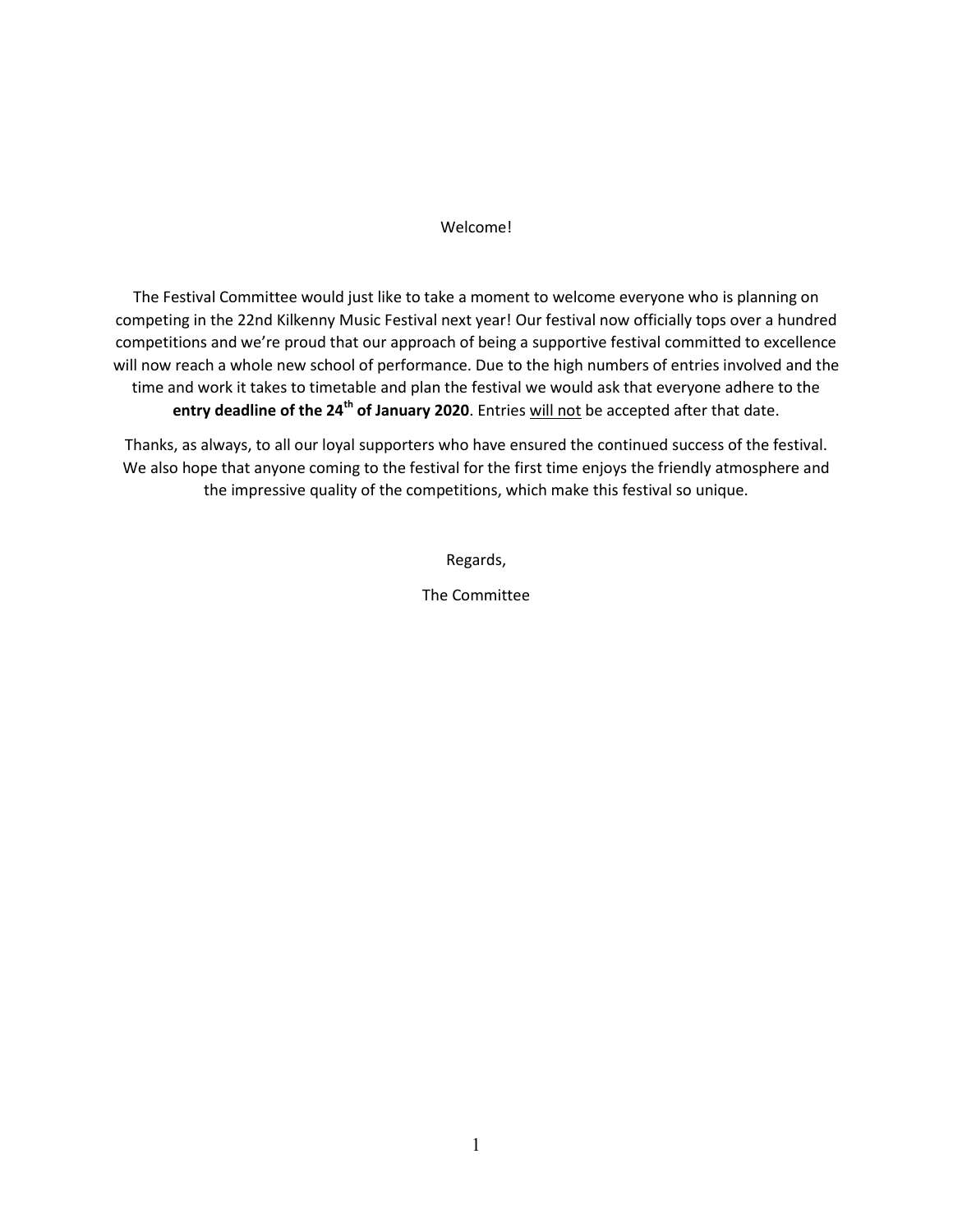# Contents

| NEW COMPETITIONS 2019- Speech and DramaError! Bookmark not defined. |  |
|---------------------------------------------------------------------|--|
|                                                                     |  |
|                                                                     |  |
|                                                                     |  |
|                                                                     |  |
|                                                                     |  |
|                                                                     |  |
|                                                                     |  |
|                                                                     |  |
|                                                                     |  |
|                                                                     |  |
|                                                                     |  |
|                                                                     |  |
|                                                                     |  |
|                                                                     |  |
|                                                                     |  |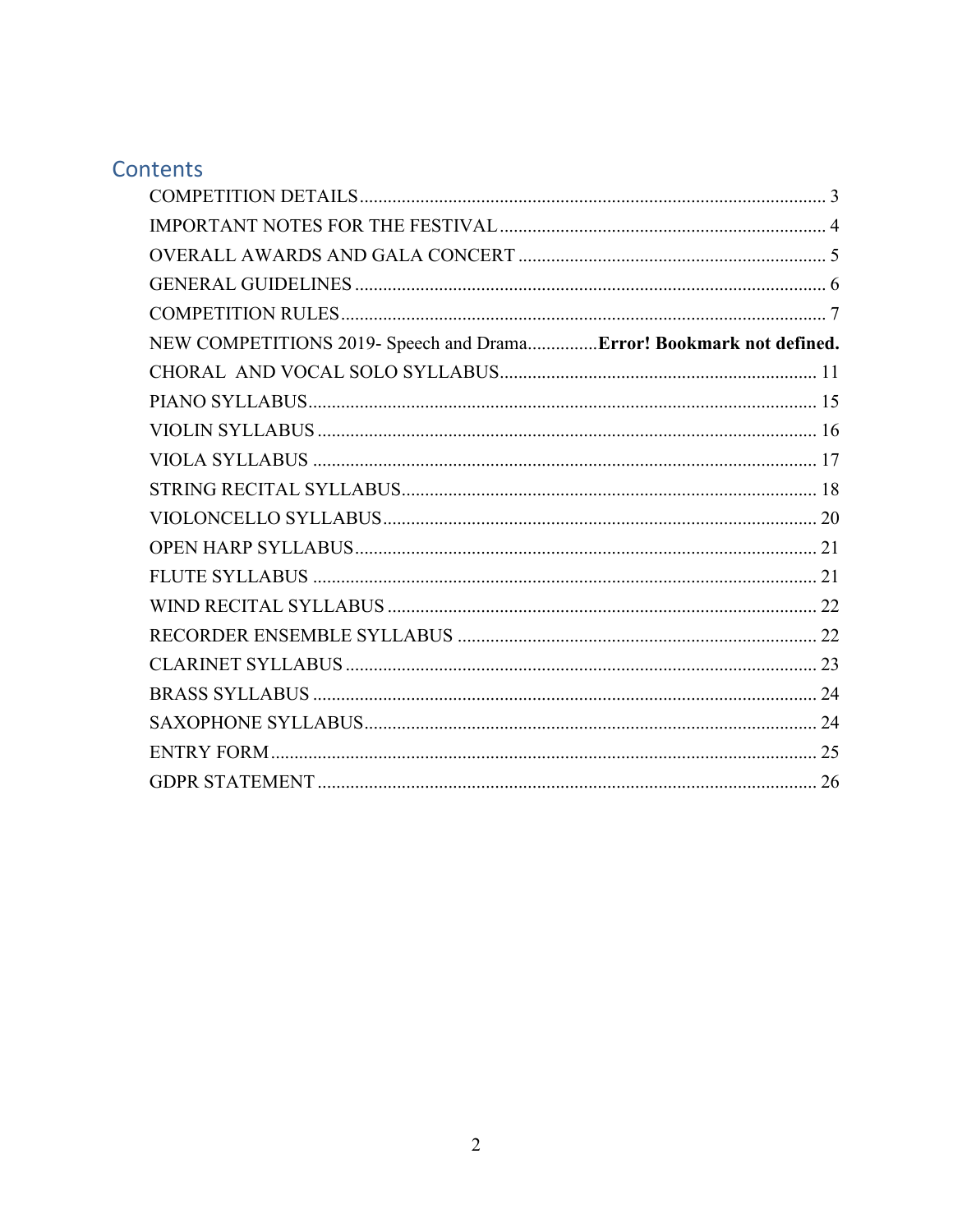### The 22nd Kilkenny Music Festival will run from the  $9<sup>th</sup>$  to the  $14<sup>th</sup>$  of March 2020

#### Kilkenny Music Festival Executive Committee

Ann Bergin, Nessa Canny, Colette Drennan, Ann Marie Kenny, Lori Moriarty, Maureen O'Keeffe and Margaret O'Dwyer

<span id="page-2-0"></span>Please Note: Closing date for entries **NO LATER** than the 24th of January 2020

# **COMPETITION DETAILS**

All enquiries regarding Kilkenny Music Festival are welcomed by post to: The Registrar, Kilkenny Music Festival, Rathclough, Waterford road, Kilkenny, Co. Kilkenny. Festival Mobile: 086 3569745 Email: [kilkennymusicfestival@gmail.com](mailto:kilkennymusicfestival@gmail.com)

Entry Fee for Competitions

| Choirs                      | €30.00             |
|-----------------------------|--------------------|
| Instruments                 | €20.00             |
| Vocal Solo                  | €20.00             |
| <b>Chamber Music</b>        | $€8.00$ per member |
| Solo Verse 6-9 yrs          | €8.00              |
| Solo Verse 9-12 yrs         | €10                |
| Solo Verse 12-15yrs         | €10                |
| Dramatic Solo (all comps)   | €15                |
| Public Speaking (all comps) | €10                |
|                             |                    |

Completed entry forms should be accompanied by the correct entry fee and sent to The Registrar, Kilkenny Music Festival, Rathclough, Waterford road, Kilkenny, Co. Kilkenny. Cheques or Postal orders can be made payable to Kilkenny Music Festival.

Note to Competition Winners **All Cups, Trophies and Shields to be returned engraved and cleaned** to St. Canice's N.S. Primary School, Granges Road, Kilkenny on or before the 22nd of January 2021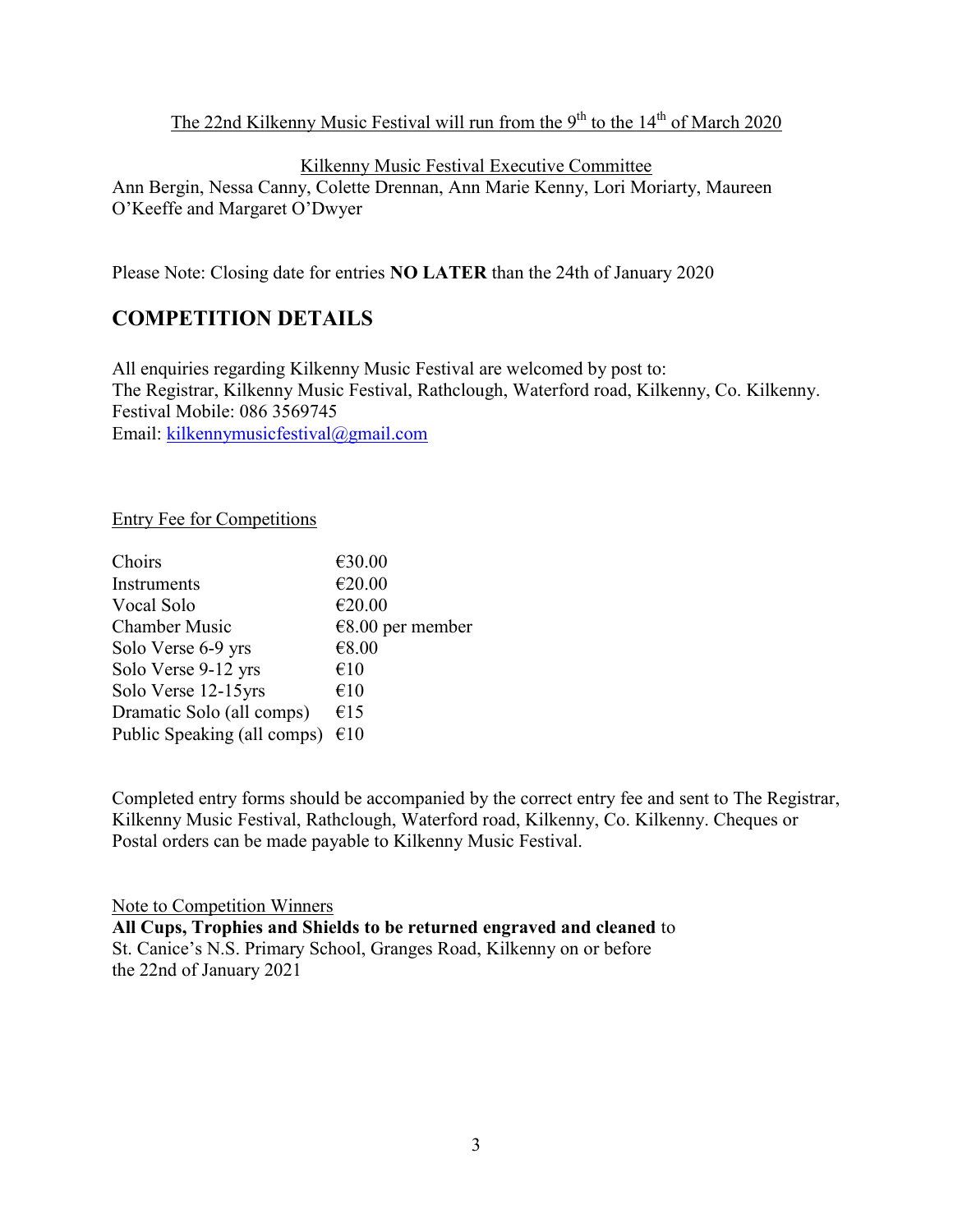# **IMPORTANT NOTES FOR THE FESTIVAL**

<span id="page-3-0"></span>**1.** We wish to draw your attention to our arrangements regarding accompaniment for 2020. If you require an accompanist, **please contact one of your own choosing directly**. The Festival will no longer provide/organise accompanists for competitors.

**2.** We also wish to draw your attention to the **Laws on Copyright** which prohibits the unauthorised photocopying of music. The Festival Committee assumes that anybody using photocopies has the permission of the publisher to do so. The responsibility of correctly adhering to the law on copyright remains with the entrant and not with the Festival.

**3. All Competitors must present original music for the adjudicator or may risk disqualification.**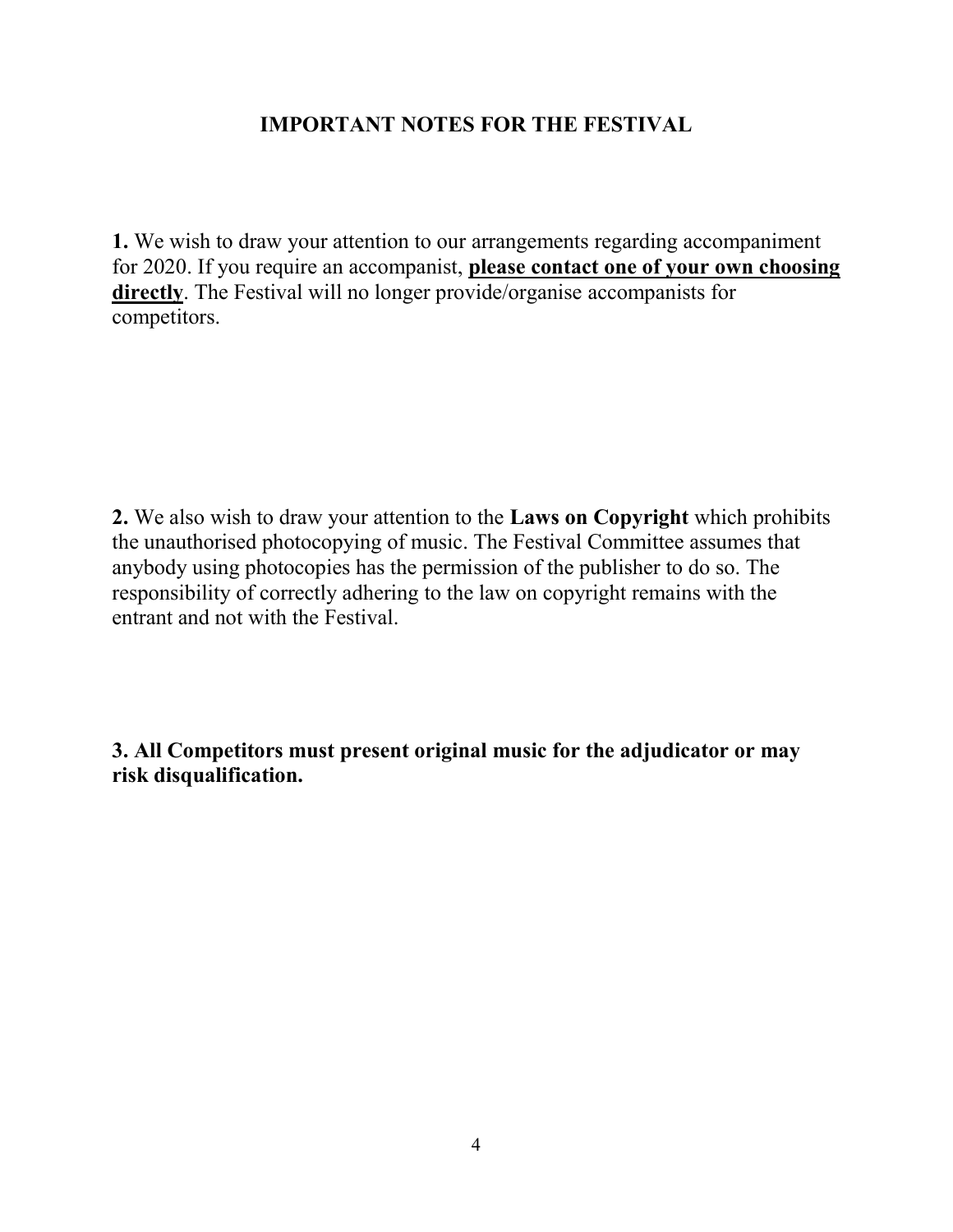# <span id="page-4-0"></span>**OVERALL AWARDS AND GALA CONCERT**

The Rev. C. J. Sherin Perpetual Trophy to the most outstanding Choir in the Festival (Presented in his memory by past members of St. Mary's Choral Society and Friends)

The Rev. C.J .Sherin Perpetual Trophy to the most outstanding Individual in the Festival (Presented by The Sherin Family).

The Millennium Cup for most entertaining performance

The Canon Brennan Memorial Cup for Emerging Talent

Bursary Award (Presented by The Festival Committee)

The Maureen O'Keeffe Founder's Cup for Primary School performance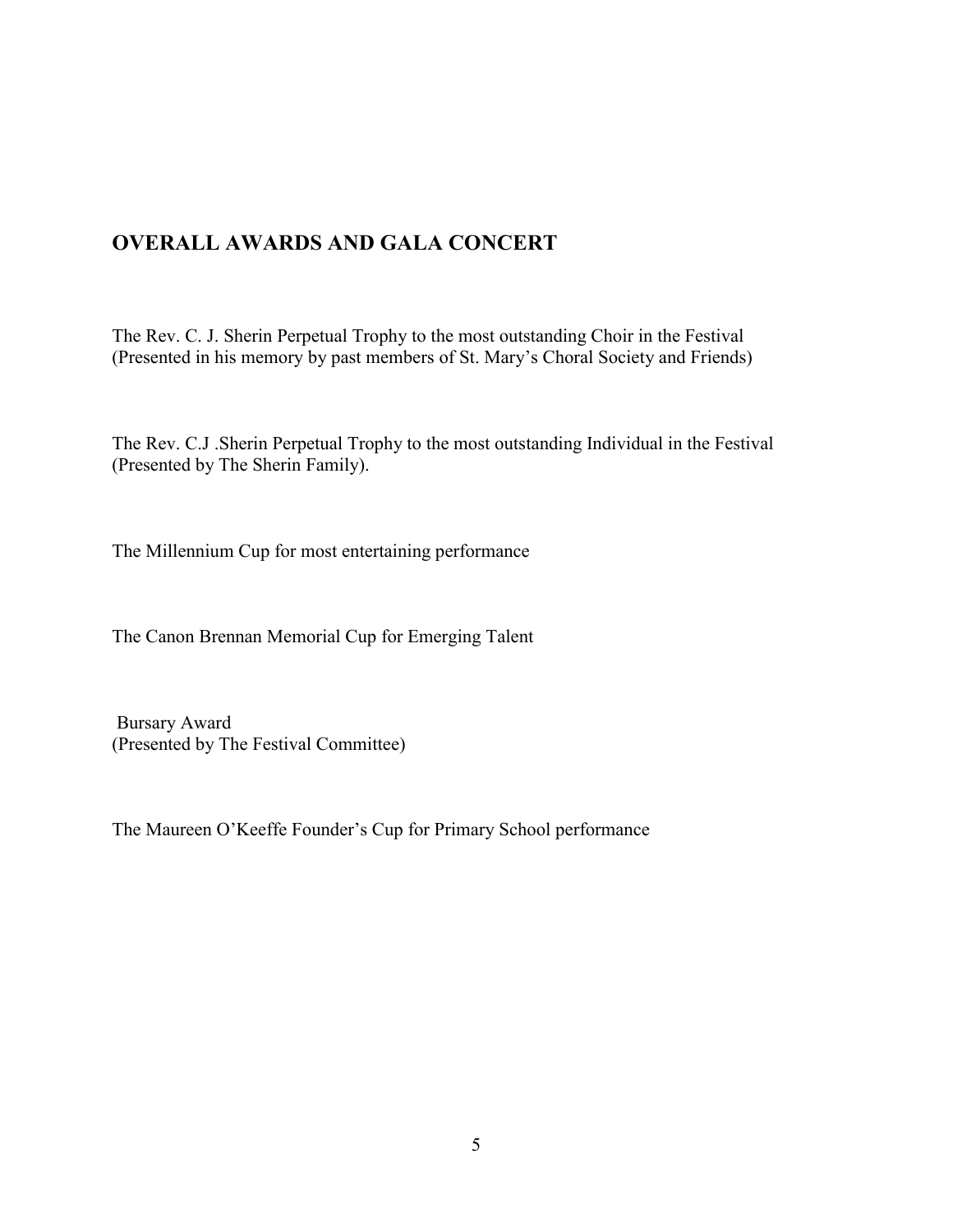# Competitors are required to familiarise themselves with the festival's rules and regulation for competitions. The Committee wishes to remind competitors that failure to comply with the rules may result in non-acceptance of entry and/or disqualification

# <span id="page-5-0"></span>**GENERAL GUIDELINES**

1. Age shall be reckoned from 1st January 2020 e.g. a competitor who is age 14 on the 1st January is eligible to compete in Under 16.

2. In the senior solo competitions, Competitors must be over 14 and still be of school going age. Competitions are not open to third level students .

3. In the Junior & Senior String Recital, Junior & Senior Piano Recital and Junior Wind Recital, candidates must be over 12 years. Competitions are not open to third level students. In these competitions candidates must provide their own accompanist.

4. All participating competitors will be notified of their competition's day and time, by email, text, post or by their teacher, at least two weeks in advance of the Festival.

5. All competitors must be in attendance at least fifteen minutes before their competition is due to commence.

6. All Competitors must follow the instructions of Festival stewards

7. All competitors must have an **ORIGINAL COPY** of the music for the Adjudicator on the day of the competition. All music must be clearly marked with the name of the Competitor and Competition. Music must be claimed at the end of each Competition. Competitors' attention is drawn to the **Laws on Copyright** which prohibit the unauthorised photocopying of music. The Festival assumes that anybody using photocopies has the permission of the publisher to do so.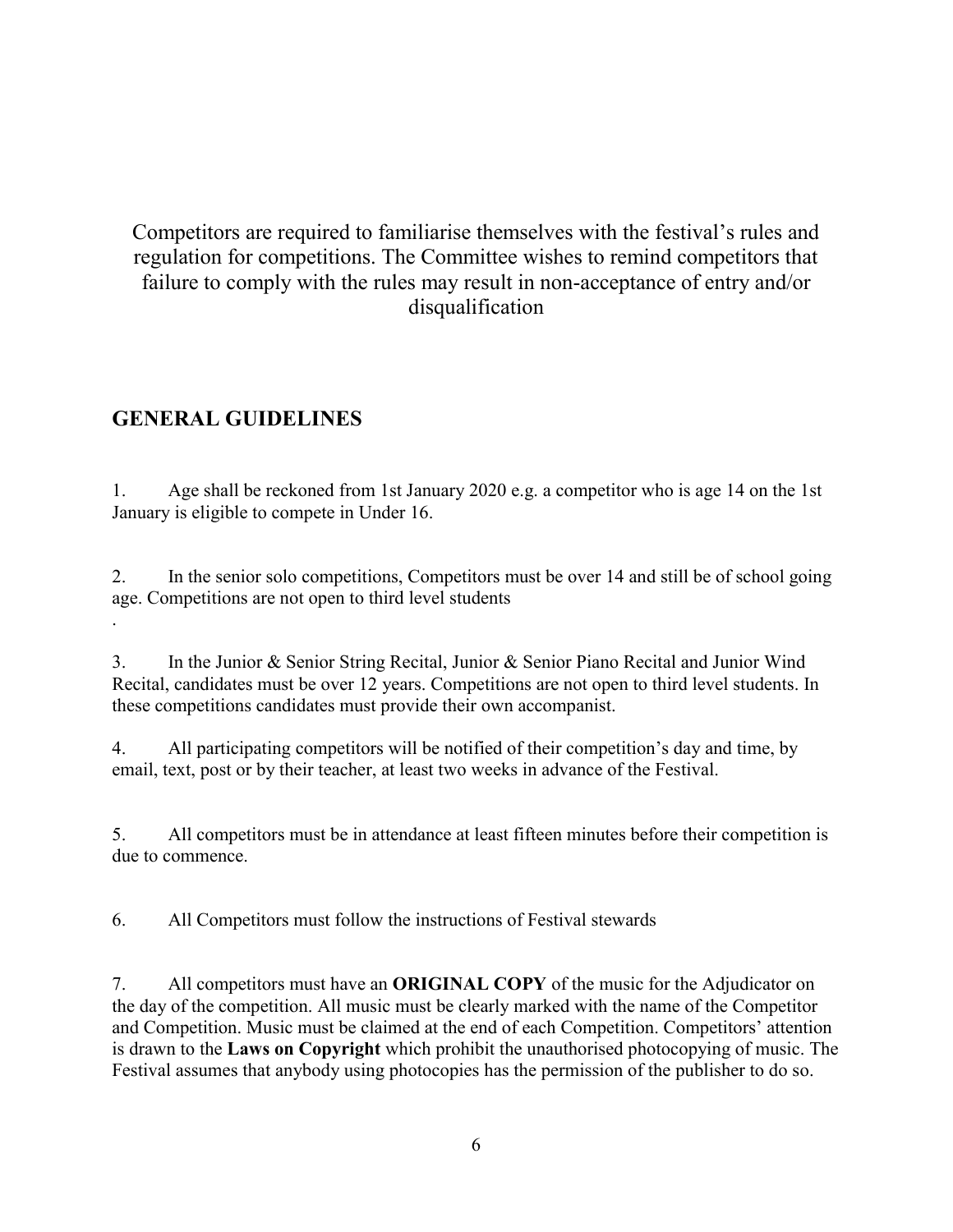8. Each Choir will provide their own accompanist.

# <span id="page-6-0"></span>**COMPETITION RULES**

**Special Note**: Competitors who enter in competitions with a specified programme time, for example the recital competitions, will be asked to discontinue playing should they exceed the time specified.

- 1. Entries for all competitions must reach The Registrar NOT LATER THAN THE  $24<sup>th</sup>$  of January 2020 on the Official Entry Form or a copy of same.
- 2. **It is the responsibility of the competitor to arrange their own accompanist.**
- 3. The time shown on the competitor's notification will be the scheduled time at which the session commences. The Committee reserve the right to change the VENUE, TIME OR ORDER of Competitions where necessity dictates.
- 4. Prize Winners **may be** invited to perform at Gala Concert as invited by the Festival Committee on the recommendation of the Adjudicators. Not all Prize Winners will be invited. The Committee take no part in the selection of the Prize Winners for the Gala Concert, but only act in accordance with the selection of the Adjudicators.
- 5. Competitors are requested to submit precise details of their programme i.e. composers/duration on entry form. Once submitted, these may be changed only up to the entry deadline of the  $24<sup>th</sup>$  of January, 2020.
- 6. Conductors are not allowed to sing with their choir.

.

- 7. Prizes may be withheld in whole or part, IRRESPECTIVE OF THE NUMBER OF ENTRIES, if in the opinion of the adjudicator, the standard is not sufficiently high to warrant their merit. In all Competitions where there is only one performance, if in the opinion of the Adjudicator, the performance has reached the necessary standard of marking, the appropriate prize will be awarded.
- 8. The Adjudicators decision on points of merit **Shall Be Final**. No public protests will be permitted at the Competitions. A protest must be made in writing and lodged with the Registrar.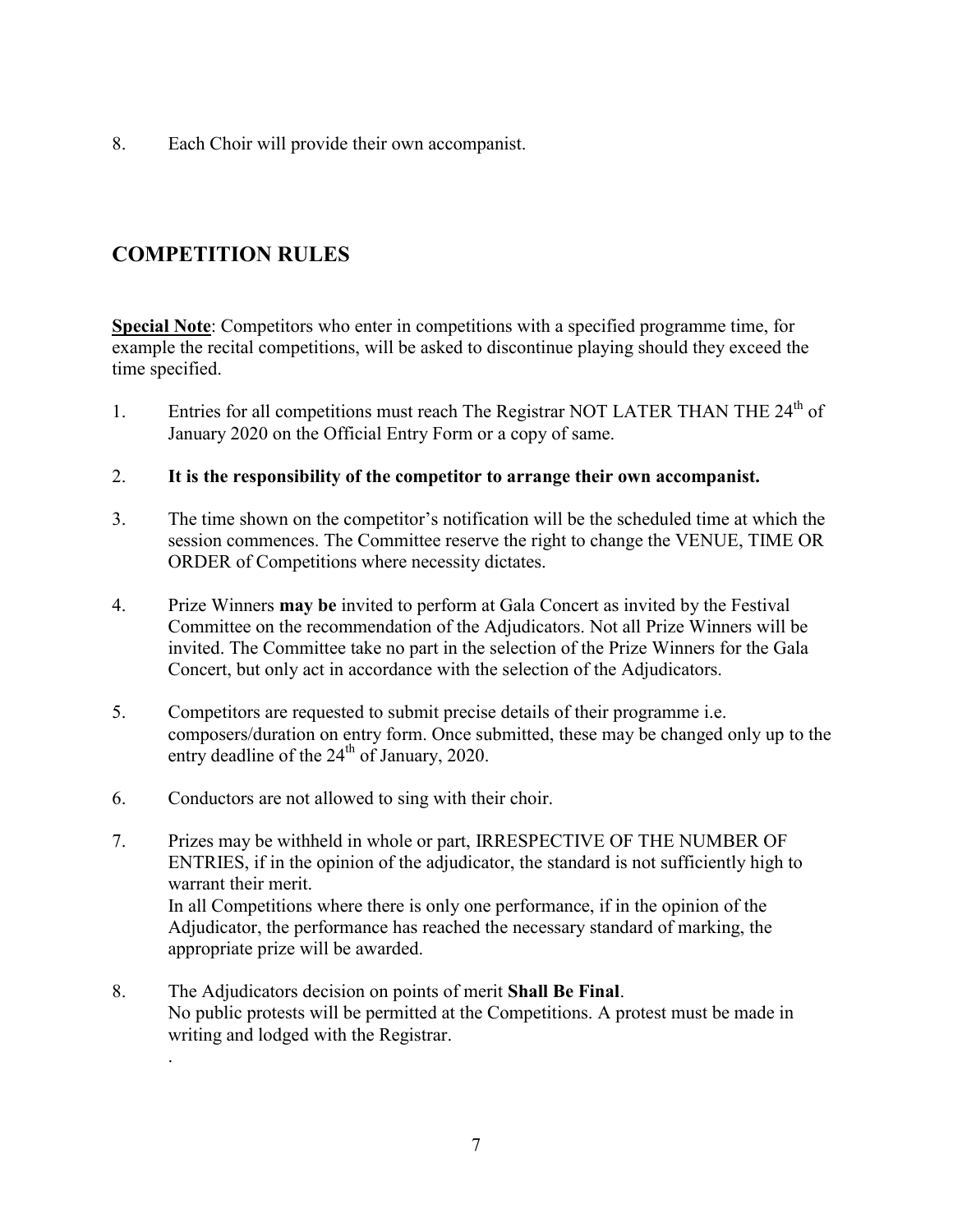- 10. CHOICE PIECES: Competitors will not be permitted to perform any piece on which they have been previously adjudicated in the current or previous year. This rule applies to both Choral and Instrumental Competitions.
- 11. The number of choirs entered by each school is not limited.
- 12. Competitors in all Choral competitions may choose whatever type of accompaniment they wish. The use of electronic equipment is permitted. Please advise the committee with regard to number of power points required. Competitors must provide own extension leads etc.
- 13. Choral music to be handed to competition staff prior to competition. All music must be clearly marked with the name of the Competitor and competition for which it is intended. Music must be claimed at the end of the competition.
- 14. All cups, trophies and shields will be tenable for one year. Medals and plates are the property of the winners. All Cups, Trophies and Shields to be returned engraved and cleaned to St. Canice's N.S., Granges Road, Kilkenny.
- 15. The decision of the committee on all questions arising from or not provided in these rules shall be final. In the event of an objection, this must be made in writing and lodged with the registrar not later than twenty four (24) hours after the completion of the competition in question. Such objections to be accompanied by a fee of e10.00, which will be returned in the event of the objection being upheld by the Committee. Objections submitted without fees will not be considered.
- 16. Competitors intending to withdraw should notify their intentions to The Registrar AT THE EARLIEST POSSIBLE DATE, and NOT LATER THAN ONE WEEK BEFORE THE COMPETITIONS.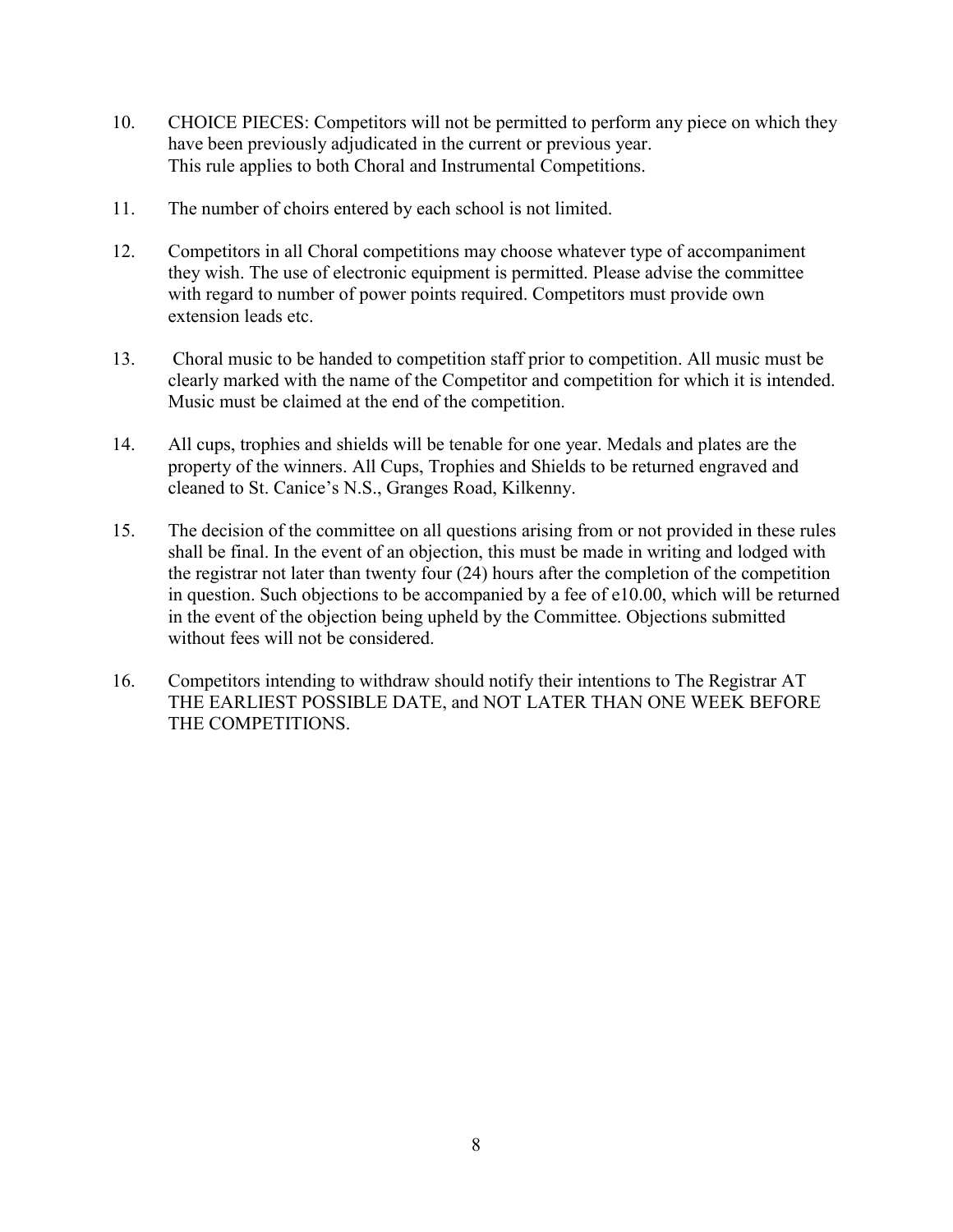#### SPEECH & DRAMA SYLLABUS

#### Solo Verse

No. 94 Solo Verse, Girls and Boys, 6 to 9 years Test: choose one poem from the following list. Set poems: "Why Run?" by Norah Smaridge, "I'm Staying Home From School Toda"y by Ken Nesbitt, "The Small Ghost"by Barbara Ireson

No. 95 Solo Verse, Girls and Boys, 9 to 12 years Test: choose one poem from the following list. Set poems: "Books" by Eleanor Farjeon, "Mother doesn't want a Dog" by Judith Viorst, "Silver" by Walter De La Mare

No. 96 Solo Verse, Girls and Boys, 12 to 15 years Test: choose one poem from the following list. Set poems: "Hospital Visit" by John Foster, "When You Are Old" by W.B. Yeats, "Begin" by Brendan Kennelly

#### Dramatic Solo

No.97 Dramatic Solo, Girls and Boys, 6 to 9 years Test: Competitors shall perform a solo piece of 2 minutes' duration from any play, film or book of choice, with use of costumes and essential props only.

No. 98 Dramatic Solo, Girls and Boys, 9 to 12 years

Test: Competitors shall perform a solo piece of 2 minutes' duration from any play, film or book of choice, with use of costumes and essential props only.

No. 99 Dramatic Solo, Girls and Boys, 12 to 15 years

Test: Competitors shall perform a solo piece of 2 minutes' duration from any play, film or book of choice, with use of costumes and essential props only.

#### Public Speaking

No. 100 Public Speaking, Girls and Boys, 6 to 9 years Test: Competitors shall tell the story of an Irish legend, in their own words.

No. 101 Public Speaking, Girls and Boys, 9 to 12 years Test: Competitors to present a 2-minute speech on a topic of their own choosing.

No. 102 Public Speaking, Girls and Boys, 12 to 15 years Test: Competitors to present a 3-minute speech on a topic of their own choosing.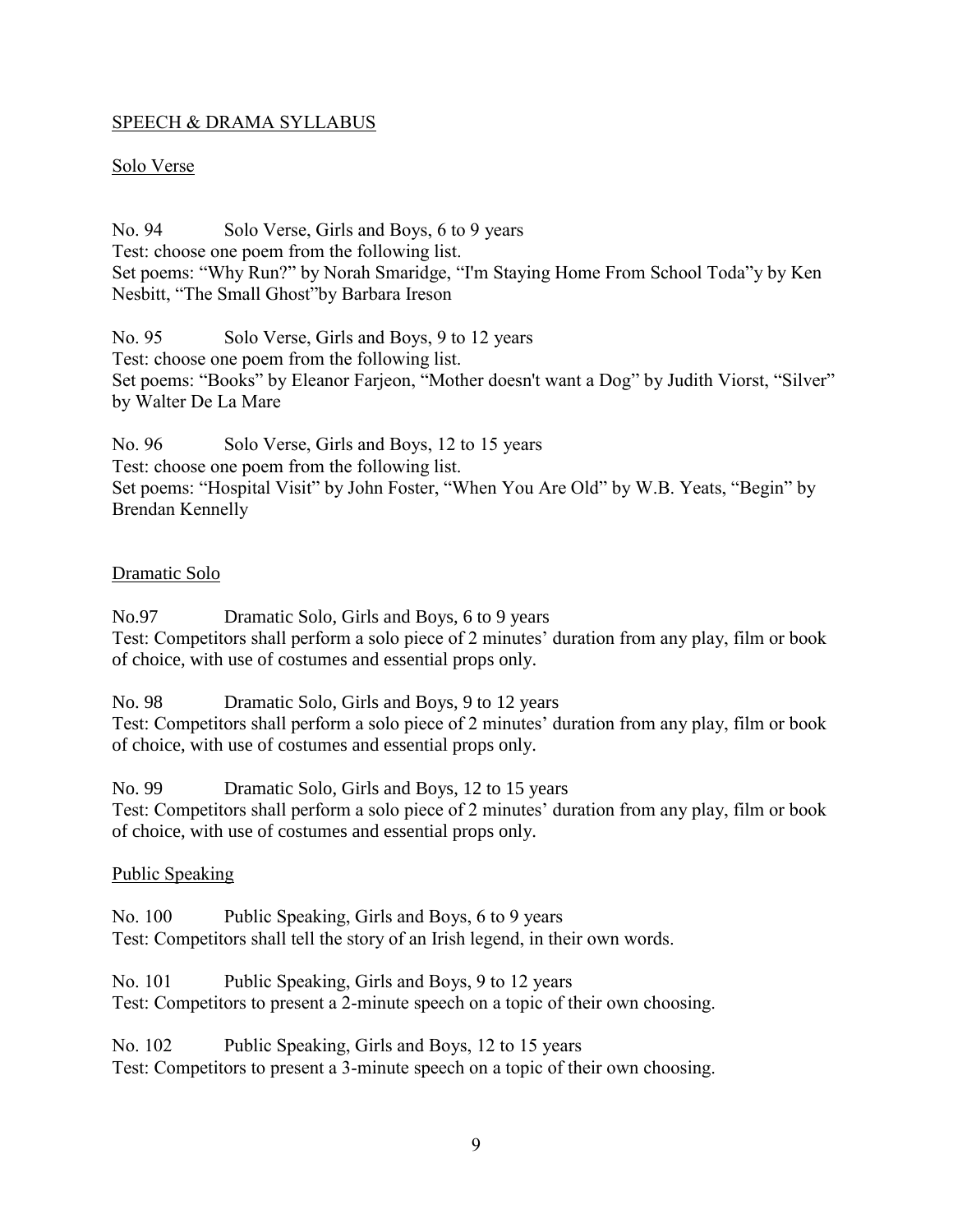No. 103 Public Speaking, Girls and Boys, 15 years and over Test: Competitors to present a 4-minute speech on a topic of their own choosing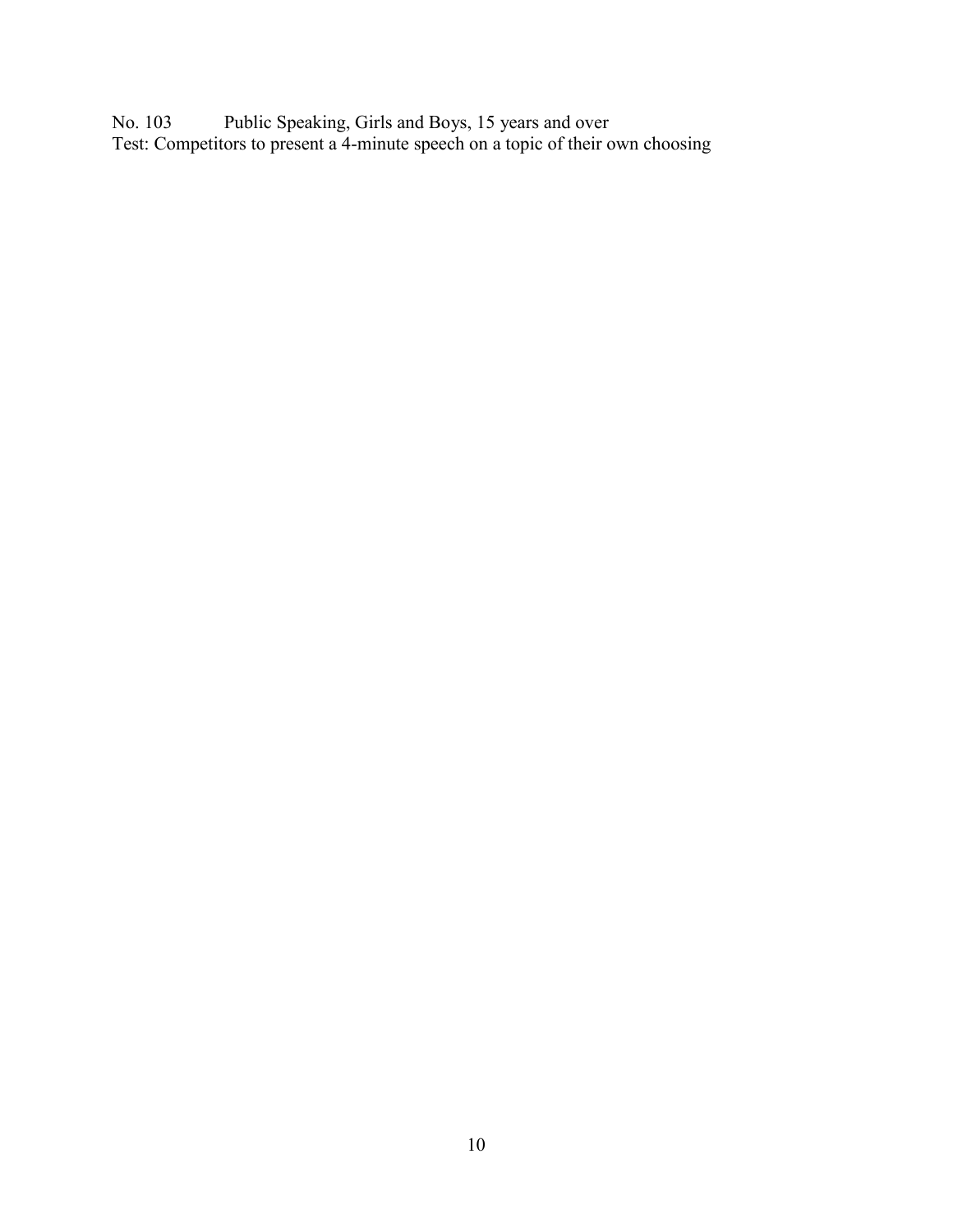# <span id="page-10-0"></span>**CHORAL AND VOCAL SOLO SYLLABUS**

### Adult choirs

- No.1 Dr Arthur Colohan Cup. Composer of 'Galway Bay'. Presented by Mollie Colohan. Open to Adult Choirs mixed or otherwise
- Test: Two pieces contrasted in style and tempo with or without accompaniment.
- No.2 Clara Parish Shield. Presented by Clara Parish in fond memory of Parish Priest Rev. C.J. Sherin.

Sacred Music (open to Adult Choirs including Church Choirs mixed or otherwise).

- Test: Two contrasting pieces of own choice, one must be unaccompanied.
- No.3 Michael McGrath Memorial Cup. Presented by Members of St. Mary's Cathedral Choir. Sacred Music (Church Choirs) (Open to Choirs affiliated to any church. These choirs must participate regularly in Masses or Services in the church to which they are affiliated).
- Test: Two pieces, any style of Sacred Music is acceptable in this competition, including Classical, Irish etc.
- No.4 Sacred Music (Church Folk Choir) (Open to Folk Choirs affiliated to any Church. These Folk Choirs must participate regularly in Masses or Services in the Church to which they are affiliated).
- Test: Two contrasting pieces of own choice.
- NOTE:In all above competitions the two pieces of music must not exceed 6 minutes

#### Post-Primary School Choirs

- No. 5 Ann P. Smithwick Cup. Presented by Ann P. Smithwick Open to all Post-Primary Schools NATIONWIDE, minimum 16 voices.
- Test: One piece of own choice (3 or 4 parts voices).

No. 6 The Marie Fitzpatrick Trophy. Presented by Marie Fitzpatrick (former Mayor of Kilkenny).

Junior Sacred Music (Open to Post-Primary School Choirs unison or 2 part voices up to & including Junior Cert).

Test: One piece of own choice.

No. 7 Eddie Gray Memorial Cup Post-Primary Sacred Music. Presented by his family. Senior Sacred Music (Open to Post-Primary School Choirs 2, 3, and 4 part voices).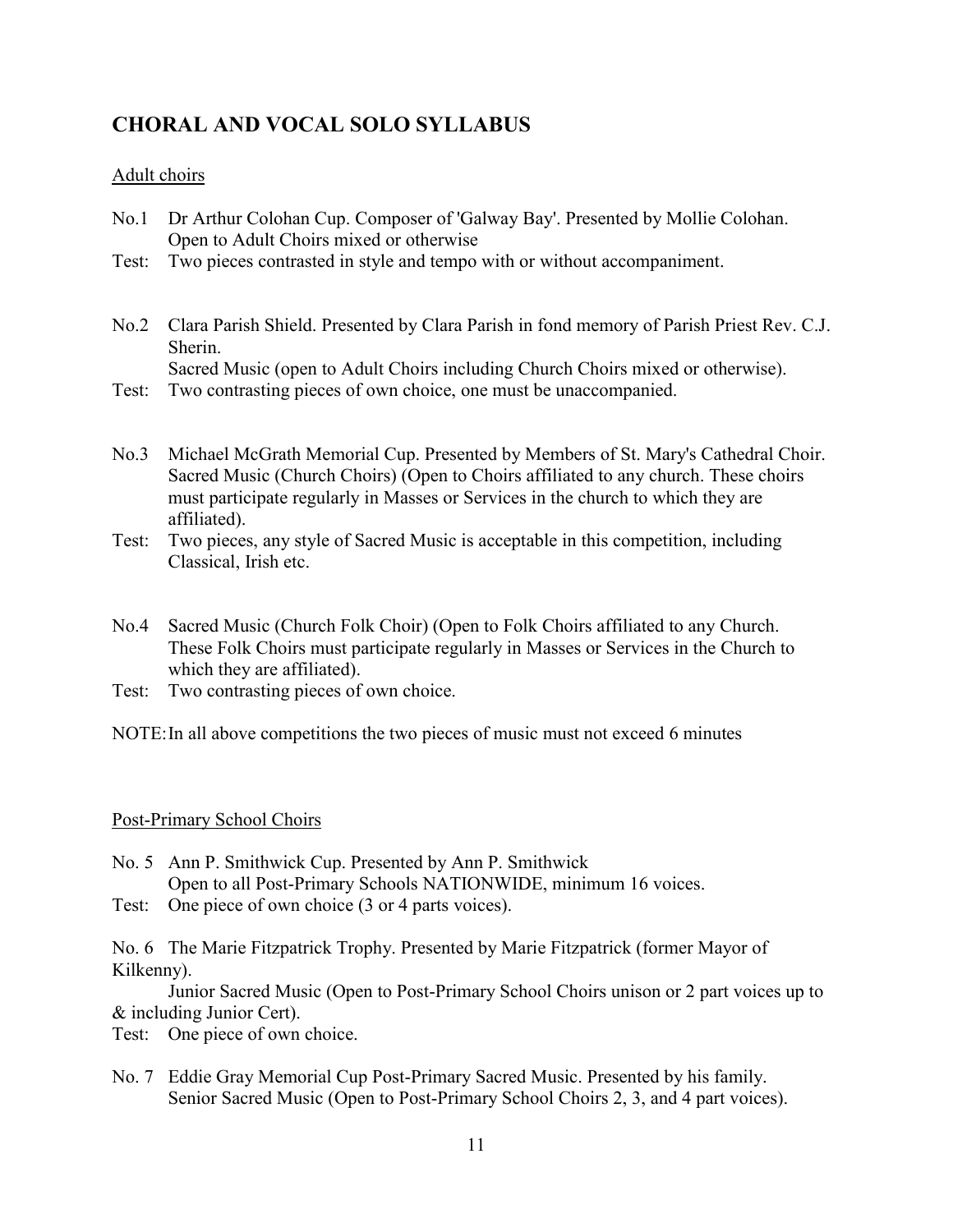Test: One piece of own choice, with or without accompaniment.

- No. 8 Club House Hotel Shield. Presented by Jim Brennan. Post-Primary Unison Choir (Under 14 years).
- Test: One piece of own choice, with or without accompaniment.
- No. 9 Meubles Cup. Presented by Rosemarie and Geraldine O'Keeffe Post-Primary School Junior Choir (Open to Two-Part Boys and/or Girls from 1st Year up to and including Junior Cert).
- Test: One piece of own choice with or without accompaniment.
- No. 10 The Rev. Fr. Donal Kelly Cup. Presented by the Unity Singers. Post-Primary School Chamber Choir
- Test: One piece of own choice with or without accompaniment.
- No. 11 The Rena Brett Memorial Cup. Presented by Martin Brett and Family. Post-Primary Male Voice Choirs (Open to Choirs of 2 or 3 part voices).
- Test: One piece of own choice, with or without accompaniment.
- NOTE 1: All choral competitions 1 to 11 are now open nationwide
- NOTE 2: The one piece must not exceed 5 minutes.
- NOTE 3: One or more entries from each School acceptable in the above Competitions.

#### Primary School Choirs

- No. 12 The Little Larks Cup. Dedicated to the memory of Imelda Connolly. Presented by her friends. Open to all Primary Schools including those with 5 or less teachers. Confined to Junior, Senior Infants and First Class.
- Test: One piece of own choice with or without accompaniment.
- No. 13 Soroptomist Kilkenny City & County Shield. Open to all Primary Schools including those with 5 or less teachers.
- Test: One piece of own choice with or without accompaniment.
- No. 14 Brennan Family Cup. Presented by The Brennan Family, Ballasalla. Sacred Music.
- Test: One piece of own choice with or without accompaniment.
- No. 15 Eamonn O'Keeffe Memorial Cup. Presented by his wife Maureen and family. Confined to 2nd, 3rd and 4th Classes.
- Test: One piece of own choice with or without accompaniment.

No. 16 Edward Logue Memorial Shield. Presented by his friends.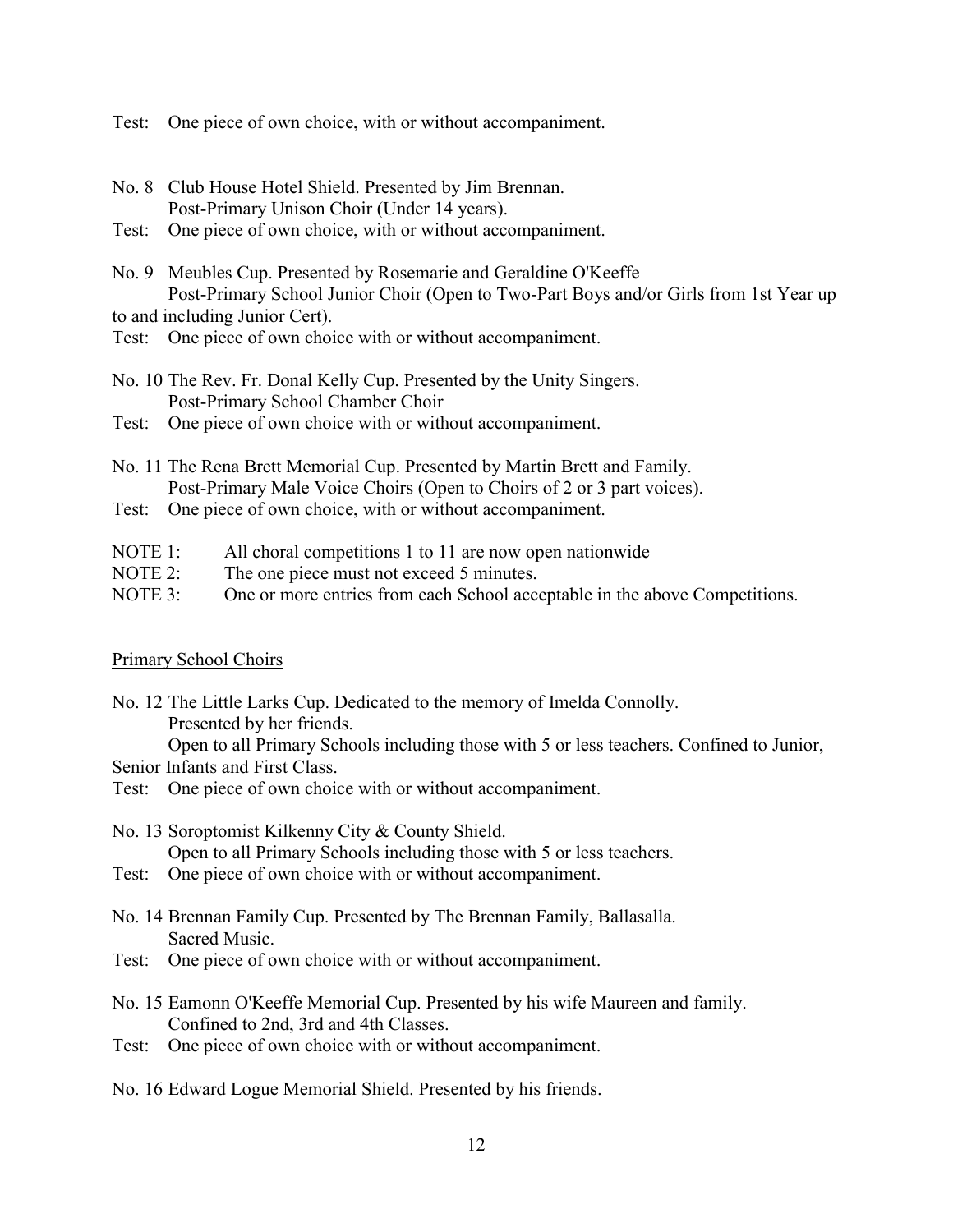Confined to Primary Schools with 5 or less teachers.

Test: One piece of own choice with or without accompaniment.

No. 17 Dorcas Birthistle Memorial Cup. Presented by her friends.

Cóir Aon Ghutha. Do chóir, bhunscoile, ranga a 2, 3 agus 4. (For primary school choirs, classes 2nd, 3rd and 4th).

Test : Amhran amháin aon pháirte as Gaeilge de rogha na n-iomaitheoirí, agus iad le tionlacan pianó nó gan é. (One unison song in Irish of competitor's own choice, with or without piano accompaniment).

No. 18 Corn Connradh na Gaeilge.

Cóir Bhunscoile. Do chóir bhunscoile, ranga a 5 agus 6. (For primary school choirs, classes 5th and 6th).

Test: Amhran amháin aon pháirt nó dhó as Gaeilge de rogha na n-iomaitheoirí, agus iad le tionlacan pianó nó gan é. (One song in unison or 2 part voices in Irish of competitor's own choice, with or without piano accompaniment).

No. 19 Thomas Little Memorial Cup. Presented by his wife Bernie and family.

School/Youth Choirs - girls, boys or mixed choirs. Open to any children's group, including School Choirs.

Test: One piece of own choice with or without accompaniment.

- NOTE 1: The one piece must not exceed 4 minutes.
- NOTE 2: Competitions 12-19 are now open nationwide.

#### BOYS VOCAL SOLO

No.20 The Hackett Cup. Presented by Brendan Hackett. Junior Boys Vocal Solo. Open to Unchanged voices up to and including 14 years.

Test: One piece of own choice, accompanied or unaccompanied.

No. 21 Teresa Ann Murphy Memorial Cup. Presented by her sister Carmel and the Murphy family.

Changed Voices - Open to Secondary school boys over 14 years and under 20 years. Test: One piece of own choice, accompanied or unaccompanied.

NOTE: The one piece must not exceed 4 minutes.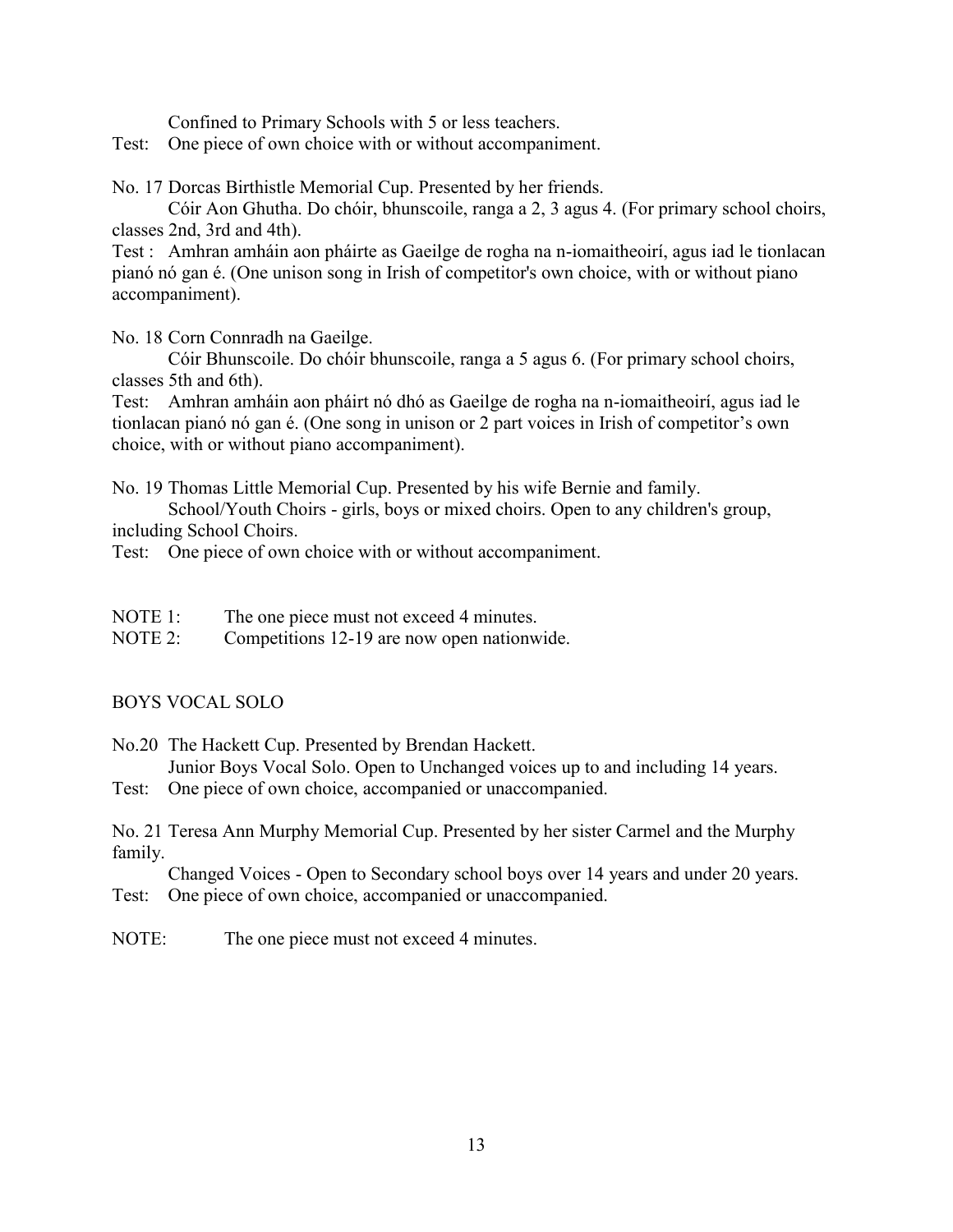#### GIRLS VOCAL SOLO

No. 22 Cantabile Gold Medal-Junior Girl's Vocal Solo Open to Primary School Girls from 2nd and 3rd classes Test: One piece of own choice accompanied or unaccompanied.

No. 23 Corn Uí Dhubhluachra.

Do Scolairí Bunscoile- Cailiní agus Buachaillí Rang 4-6

Test: Roghaíonn an lucht iomaíochta amhrán amháin as Gaeilge, in éineacht le, nó gan tionlacann ceoil.Mairfidh an clár 4 nóiméad san iomlán. One song in Irish of competitor's own choice, with or without accompaniment. Not to exceed 4 minutes.

- No. 24 An tAmhránaí Og Perpetual Cup. Dedicated to the memory of Maisie Lambe. Senior Girl's Vocal Solo Open to Primary school girls from 4th, 5th and 6th classes.
- Test: One piece of own choice accompanied or unaccompanied.
- No. 25 The Cafe Sol Cup. Presented by Noel McCarron Girl's Vocal Solo Competition for Musicals, Popular and Modern music Open to Secondary School Girls from 1st to 3rd year.
- Test: One piece of own choice accompanied or unaccompanied.
- No. 26 Helen O'Neill Memorial Cup. Presented by the Kilkenny Music Festival Committee. Girl's Vocal Solo Competition for Classical music Open to Secondary School Girls from 1st to 3rd year.
- Test: One piece of own choice with or without accompaniment.
- No. 27 The Margaret Tynan Memorial Cup. Presented by KMF Committee. Senior Girl's Vocal Solo Competition for Classical music Open to Secondary school girls 4th to 6th year.
- Test: One piece of own choice accompanied or unaccompanied.
- No. 28 The Breda Phelan Memorial Cup. Senior Girl's Vocal Solo Competition for Musicals, Popular and Modern music Open to Secondary School Girls from 4th to 6th year.
- NOTE: The one piece must not exceed 4 minutes.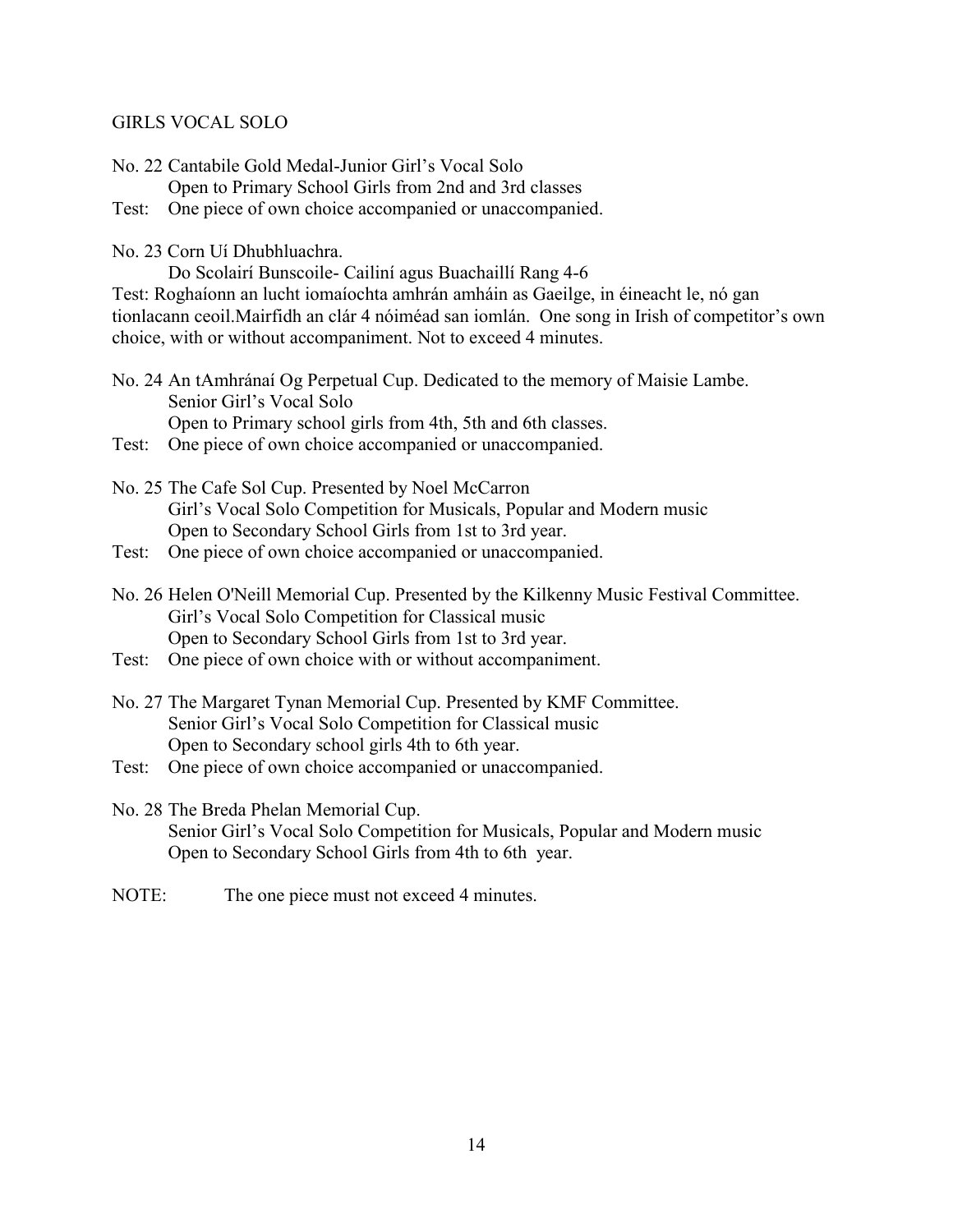### <span id="page-14-0"></span>**PIANO SYLLABUS**

#### Piano Solo

No. 29 Wine Centre Cup. Presented by Maureen O'Keeffe. Junior Piano E - Under 9 Test: Dialogue by Nicolas Miaskovsky (Classics to Moderns book 1) No. 30 Sr. Venard (Maureen) O' Flanagan Cup. Presented by KMF. Junior Piano D - Under 11 Test: Prelude no.19 by Kabalevsky from 24 Little Pieces (Boosey & Hawkes) No. 31 Bank of Ireland Cup. Junior Piano C - Under 13 Test: Toccata by Leonardo Leo (Classics to Moderns book 4) No. 32 Francis Kearney Trophy. Presented by Francis Kearney. Junior Piano B - Under 15 Test: Invention no.4 in D minor by J.S Bach BWV 775 No. 33 The Kit O'Toole Cup Junior Piano A – Under 17 Test: Two part Invention in A minor by JS Bach BWV 784 No. 34 Warner O'Neill Memorial Cup. Presented by the O'Neill Family. Senior Piano Test: Prelude in D minor by J.S Bach (Well tempered clavier) BWV 851 NOTE: All competitors must play the test piece and a piece of own choice. The choice piece should not exceed 3 minutes

Piano Duet Syllabus

No.35 The KMF Cup Piano Duet – Preparatory Grade- Under 9 Test: " Winter Scene" No. 1 Microjazz Duets Collection 1 (Boosey and Hawkes)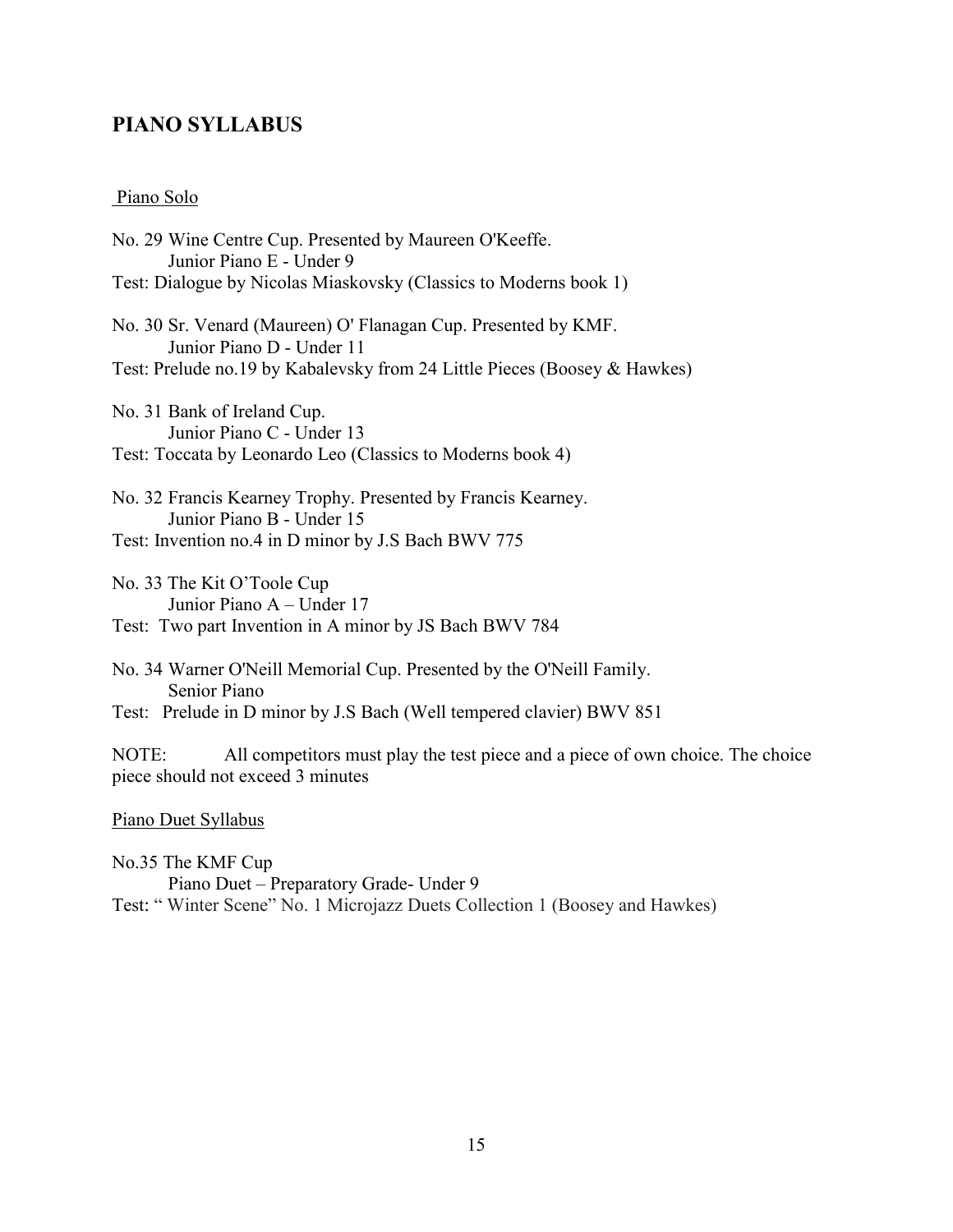No. 36 Sarah Connolly Memorial Cup. Presented by KMF. Piano Duet - Junior Grade- Under 12

Test: Camptown races - Duets with a Difference: Piano Times Duets Book 1 by Pauline Hall

No. 37 Mary O'Carroll Memorial Cup. Presented by KMF. Piano Duet Intermediate Grade - Under 16

Test: Intermediate: Semaphore Blues-Microjazz Duets Collection 3 - Christopher Norton ( Boosey& Hawkes)

No. 38 Brigid Gray Memorial Cup. Presented KMF.

Piano Duet Senior Grade

Test: Rondo from Sonata OP. 15 No. 3 Sonaten : Klavier zu 4 Händen (Edition Peters) by J.C.Bach

NOTE: All competitors must play the test piece and a piece of own choice. The choice piece should not exceed 3 minutes

Junior Piano Recital

No. 39 The Jackson Cup. Primary Schools Piano Junior Recital (1<sup>st</sup>-4<sup>th</sup> class) Test: A programme of own choice not to exceed 6 minutes.

No. 40 The Mozart Cup. Primary Schools Piano Senior Recital (5<sup>th</sup>-6<sup>th</sup> class) Test: A programme of own choice not to exceed 10 minutes.

No. 41 The Credit Union Cup. Presented by St. Canice's Credit Union. Competitors must be over 12 and up to Junior Cert.

Test: A programme of own choice not to exceed 12 minutes.

### Senior Piano Recital

No. 42 The O'Reilly Cup (In honour of Martin O'Reilly for his huge contribution to music in Kilkenny). Presented by his friends.

Competitors must be from Transition Year to Leaving Cert level.

Test: A programme of own choice not to exceed 15 minutes.

# <span id="page-15-0"></span>**VIOLIN SYLLABUS**

No. 43 The Joan Smithwick Cup Violin - Under 9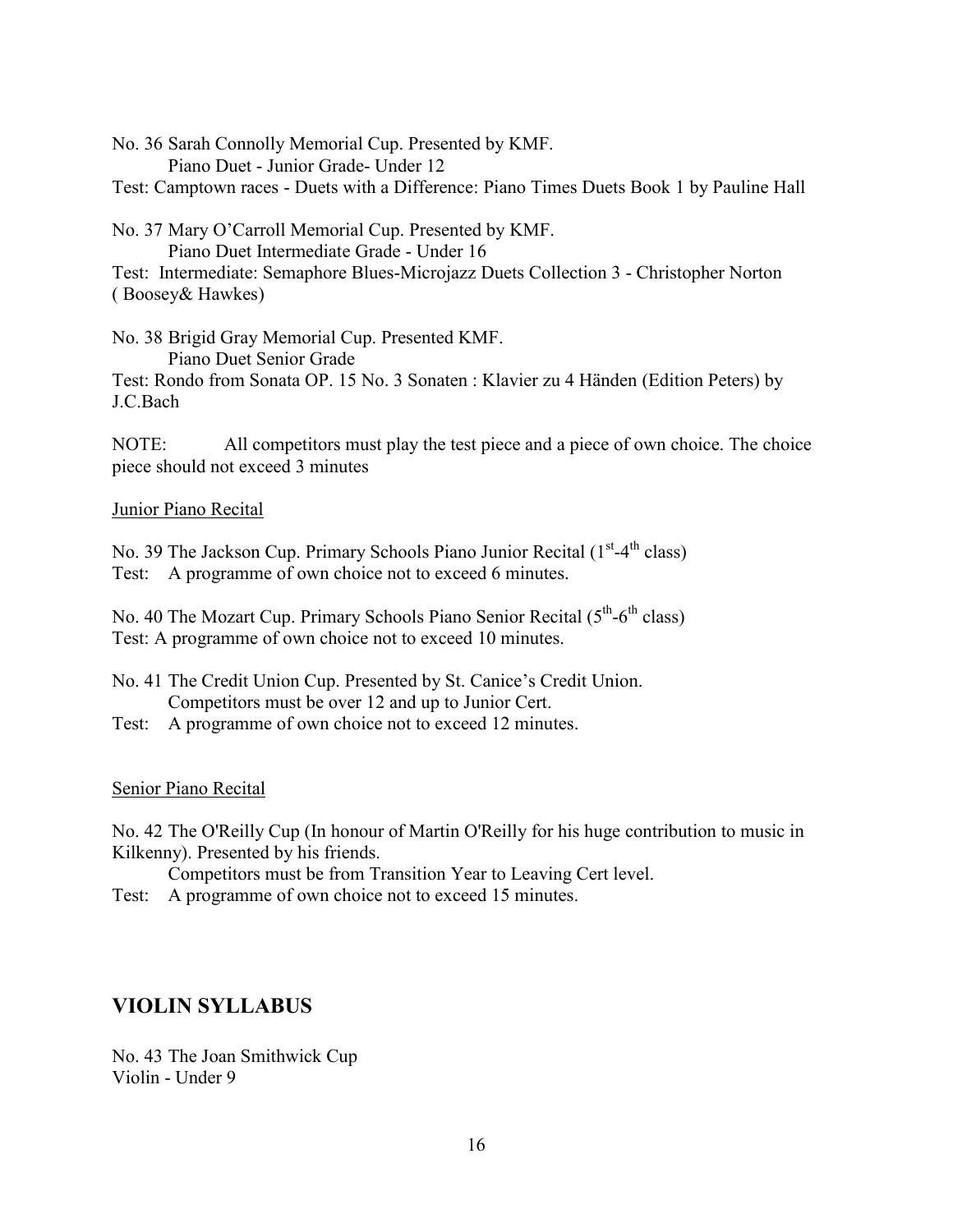Test: Elgar, Andante in C major Op. 22, No. 1 for violin and piano from Very Easy Melodious Exercises in First Position Op. 22

No. 44 Sr. Celine Dempsey Cup. Presented by KMF. Violin - Under 11 Test Dvorak, Slavonic Dance Op.46, No.7 from Classic and Romantic Pieces for violin and piano, Book 3- arranged by Watson Forbes

No. 45 Thomas Delaney Memorial Cup. Presented by Delaney family. Violin - Under 13 Test: Tchaikovsky, Mazurka from the Piano Trio in A minor, Op. 50 from The Violin Collection, Easy to intermediate level, G.Schirmer Inc. No. 46 Sr. De Sales (Muriel) Shiel Cup. Presented by KMF.

Violin - Under 15 Test: Burgermuller, Nocturne, Second Violin, ABRSM Edition

No. 47 Teresa Shine Memorial Cup. Presented by her sister Maureen and family. Violin- Under 17

Test: Elgar, Chanson De Nuit, Op. 15 No. 1, Donald Burrows Edition

No. 48 Sean O'Grady Memorial Cup. Presented by Angela O'Grady. Senior Violin Test: Moszokowski, Spanish Dance, Op. 12 No. 2, Peters Edition

NOTE 1: Competitors must play the set piece and a piece of own choice. Competitors in the violin under 9/11/13/15 competitions should choose a piece not exceeding 5 minutes. Competitors in the violin under 17 and senior violin competitions should choose a piece not exceeding 7 minutes. A copy of own piece must accompany entry form. Own choice piece should also be contrasting in character to the set piece.

# <span id="page-16-0"></span>**VIOLA SYLLABUS**

No. 49 Kilkenny Music Festival Cup Viola- Under 9 Test: "Fiddlesticks" from Waggon Wheels for Viola (Boosey & Hawkes)

No. 50 Louise Langan Memorial Cup. Presented by Margaret Bissett and husband Donal. Viola - Under 11

Test: Mozart Theme from "Andante Grazioso" from Time Pieces for Viola volume 1 (ABRSM)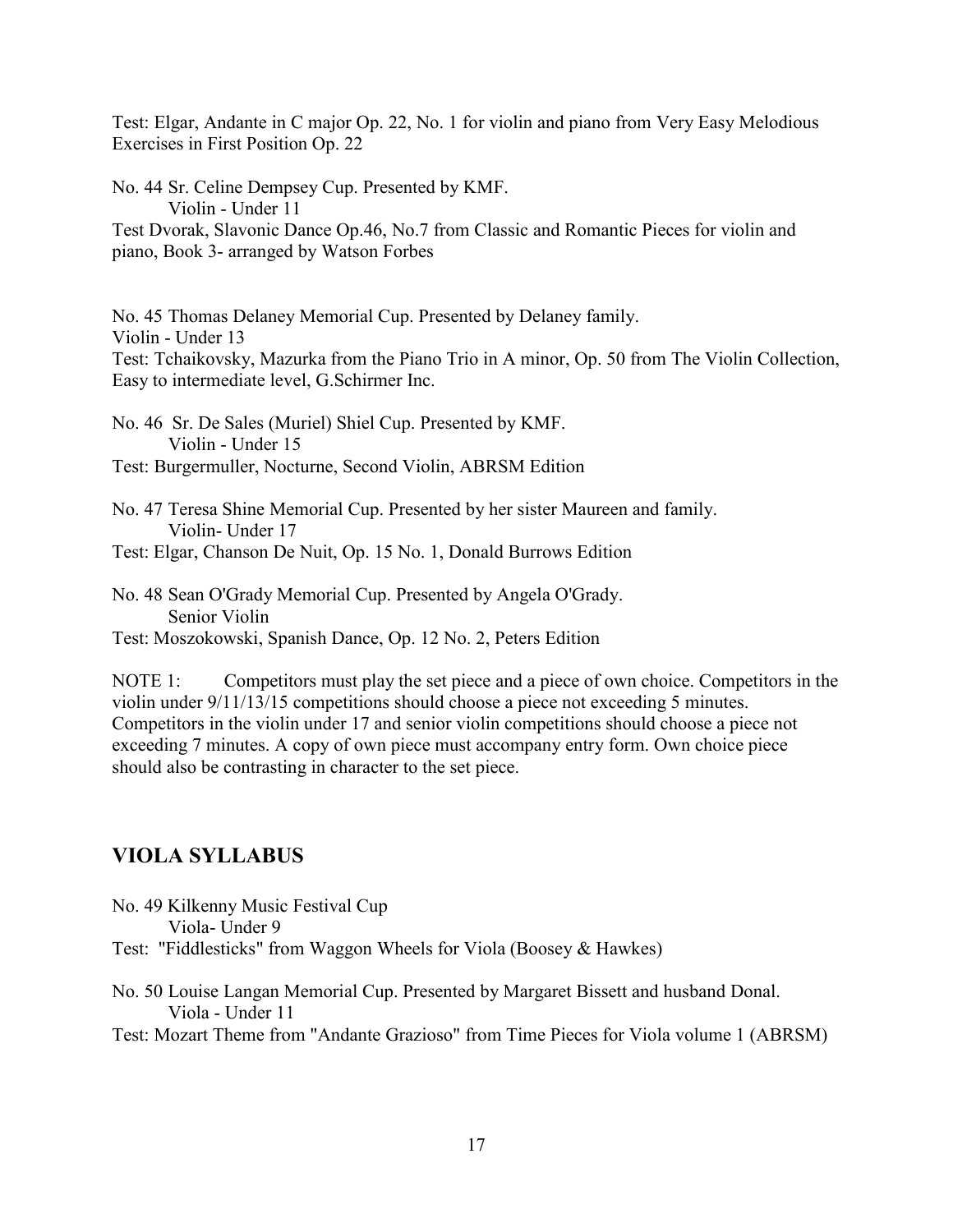No. 51 Margaret Hassan Memorial Cup. Presented by Maureen O'Keeffe. Viola - Under 13 Test: Holst Theme from "Jupiter" from Time Pieces for Viola volume 1 (ABRSM)

No. 52 Silvio Helfer Memorial Cup. Presented by his friends Maureen O'Keeffe and Hannah Byrne.

Viola - Under 15

Test: "Boston" from Fancy Solos for the Viola Player Edited by Paul Doktor (Schirmer)

No. 53 Gold Medal Viola- Under 17 Test: Elgar "Chanson du Matin" (Novello/Music Sales)

Note: Competitors must play the set piece and a piece of own choice. Competitors in the viola under 9/11/13/15 competitions should choose a piece not exceeding 5 minutes. Competitors in the viola under 17 competition should choose a piece not exceeding 7 minutes. A copy of own piece must accompany entry form. Own choice piece should also be contrasting in character to the set piece.

# <span id="page-17-0"></span>**STRING RECITAL AND CHAMBER MUSIC SYLLABUS**

### PRIMARY SCHOOL STRING RECITAL

No. 54. The Regina O' Leary Memorial Cup in memory of Regina's unique contribution to the musical life of Kilkenny. Presented by the KMF committee and her children Ruth, David and Mark

Open to Violin, Viola, Violoncelle, Guitar, Harp and Double Bass. Competitors must be in  $3^{\text{rd}}$ -6<sup>th</sup> class in Primary School.

Test: A programme of short pieces of own choice (not to exceed 10 minutes)

### JUNIOR STRING RECITAL

No. 55 The Tallent Cup in memory of Toby and Phyllis Tallent. Open to Violin, Viola, Violoncello, Guitar, Harp and Double Bass. Competitors must be from 1<sup>st</sup> to 3<sup>rd</sup> years attending Secondary School.

Test: A programme of short pieces of own choice (not to exceed 12 minutes playing time)

### SENIOR STRING RECITAL

No. 56 St. Cecilia Cup (In memory of Mary Allen). Presented by family.

Open to Violin, Viola, Violoncello, Guitar, Harp and Double Bass. Competitors must be from Transition to 6<sup>th</sup> years attending Secondary School.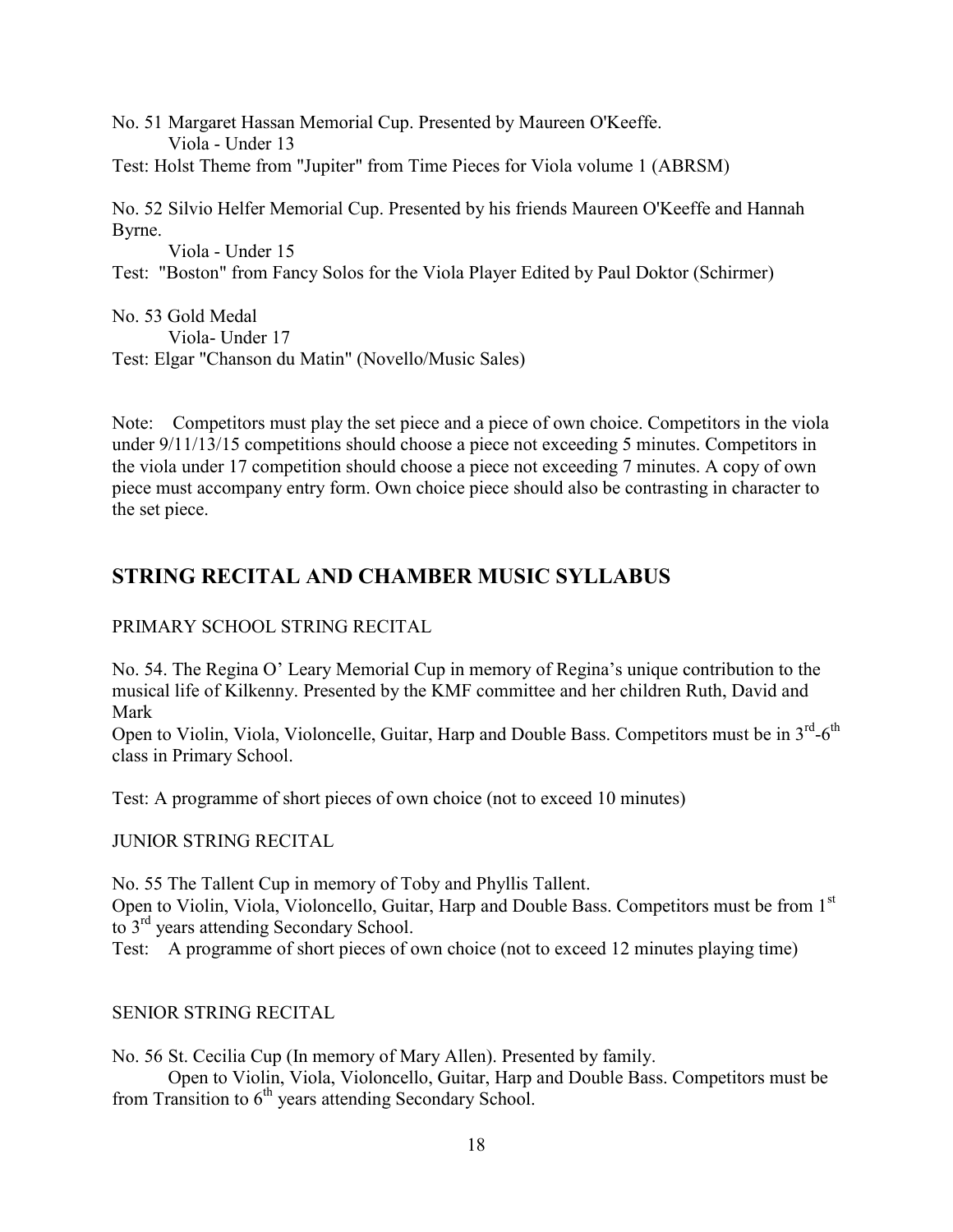Test: A programme of short pieces of own choice (not to exceed 15 minutes playing time)

Note: Competitors must provide their own accompanist.

### CHAMBER MUSIC COMPETITIONS

No. 57 The Peggy Carey Perpetual Cup. Presented by St. Canice's N.S. Music Programme. Junior Chamber Music (Open to  $2<sup>nd</sup>$ ,  $3<sup>rd</sup>$  and  $4<sup>th</sup>$  class instrumental groups of no more than 8 students. Any combination of instruments allowed- vocalists or electronic instruments not included)

Test: A programme not exceeding 5 minutes in duration.

No. 58 The Duggan Cup. Dedicated to the memory of Mai Duggan. Presented by Kilkenny Academy of Music.

Junior Chamber Music (Open to an instrumental group of no more than 8 primary school students from  $5<sup>th</sup>$  and  $6<sup>th</sup>$  class. Any combination of instruments- vocalists or electronic instruments not included)

Test: A programme not exceeding 5 minutes in duration.

No. 59 The Seamus Costello Memorial Cup. Primary School Wind Chamber Ensemble (Open to instrumental groups of no more than 8 students. Wind instruments only) Test: A programme not exceeding 5 minutes in duration.

No. 60 Corn Sheain O Casaide. Grúpa Ceoil Bunscoile (Ceadaítear grúpa uirlise cheoil traidisúinta mura bhfuil act 8 daltaí bunscoile idir rang a 4 agus a 6. Ní cheadaítear uirlis leictreonach nó amhránaí). Primary School Music Group ( A traditional music group of no more than 8 students from between  $2<sup>nd</sup>$  and  $6<sup>th</sup>$  class. Electric instruments and singers not permitted) Test: Mairfidh an clár 5 nóiméad san iomlán. Programme not to exceed 5 minutes.

No.61 The Larry Doyle Memorial Cup.

Senior Chamber Music. (Open to an instrumental group of no more than 8 Secondary school students from  $1<sup>st</sup>$  year to Junior Cert- no vocalists, no electronic instruments) Test: A programme of own choice not to exceed 6 minutes

No. 62 Corn Ui Cheallaigh. Grúpa Ceoil Meanscoil. Secondary School Traditional music group (Ceadaítear grúpa uirlise cheoil traidisúinta mura bhfuil act 8 daltaí bunscoile idir mblian a 1 agus a 6. Ní cheadaítear uirlis leictreonach nó amhránaí) (A traditional music group consisting of no more than 8 students from between 1<sup>st</sup> and 6<sup>th</sup> year. Electric instruments and singers not permitted)

Test: Mairfidh an clár 10 nóiméad san iomlán. A programme of no more than 10 minutes.

No. 63 The Orange Cafe Cup. Secondary School Wind Chamber group. Open to a woodwind/Brass instrumental group of no more than 8 students from  $1<sup>st</sup>$  to  $6<sup>th</sup>$  year. No vocalists or electronic instruments.

Test: A programme of no more than 10 minutes.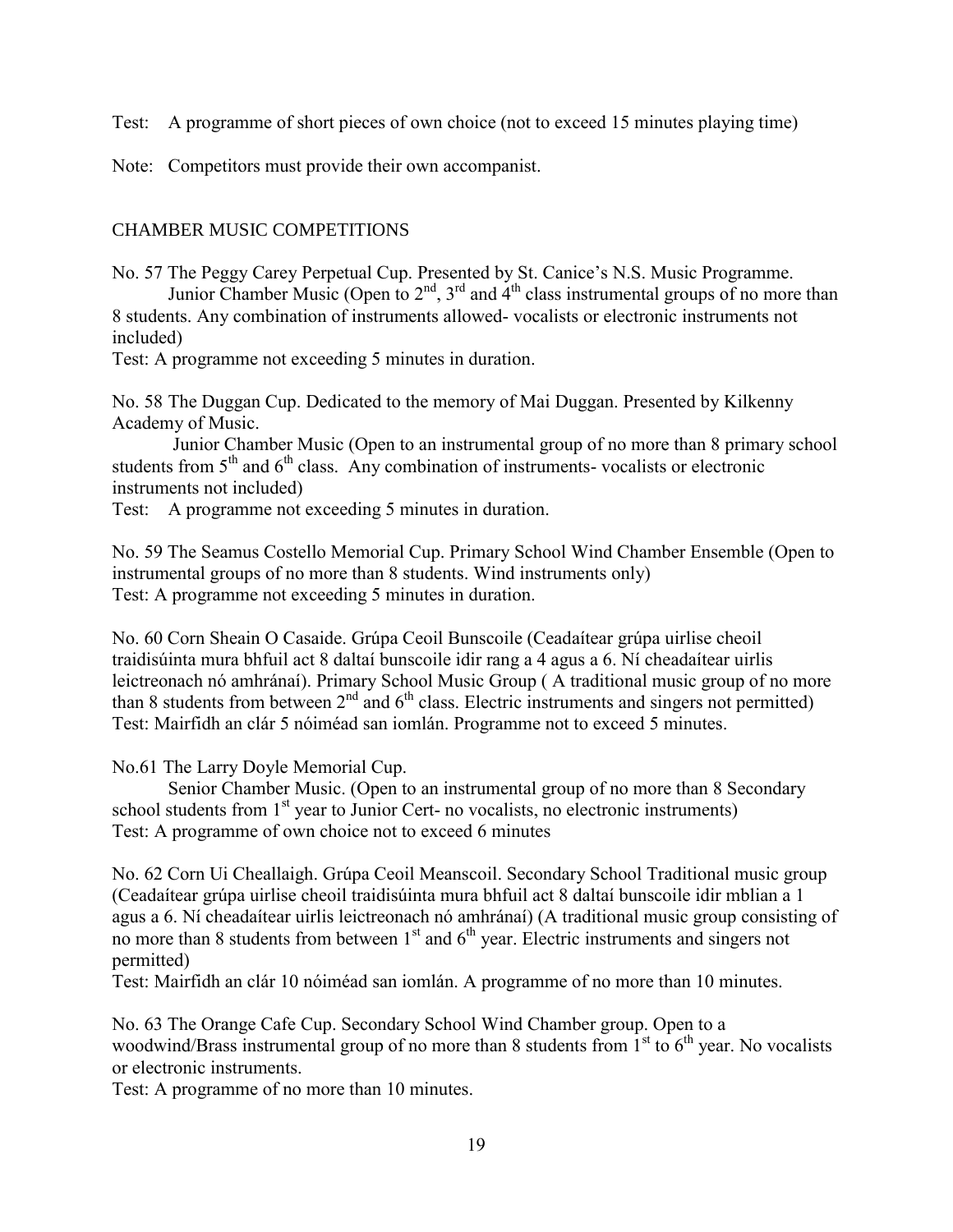No. 64 The Siobhán Dowling Cup. Presented by her fellow Kilkenny Music Festival Committee members.

Senior Chamber Music. ( Open to an instrumental group of no more than 8 Secondary school students from  $4<sup>th</sup>$  year to the Leaving Cert- no vocalists, no electronic instruments) Test: A programme not exceeding 10 minutes in total

Note 1: A piano will be available for this competition.

# <span id="page-19-0"></span>**VIOLONCELLO SYLLABUS**

- No.65 Eric De Courcy Cup. Presented by KMF Violoncello- Under 9 Test: Morning Dew-ette from Cello Time- Colin Evan's ( Novello)
- No. 66 Sr. Catherine Bowe Memorial Cup. Presented by KMF. Violoncello - Under 11
- Test: No.6 Overture from Cello Time Sprinters (OUP)
- No. 67 Sr. Marie Therese Saunders Cup. Presented by KMF. Violoncello - Under 13 Test: Polacca no.6 from Classical and Romantic Pieces- Book 1 by J.S. Bach

No. 68 Herr Joseph Koss Memorial Cup. Presented by KMF. Violoncello - Under 15 Test: Scherzando from Cello meets Piano by Joseph Haydn (Kevin Mayhew)

No. 69 Pauline Hogan Cup. Presented by KMF. Violoncello - Under 17 Test: Allegro (2nd mvt) - Sonata D major From Cello meets Piano by Telemann

No. 70 Liam O'Gorman Memorial Cup. Presented by the O'Gorman Family. Senior Violoncello

Test: Prelude from Suite No.3 in C major by Bach - Six Solo Suites ( Bärenreiter)

NOTE 1: Competitors must play the set piece and a piece of own choice. Competitors in the 'cello under 9/11/13/15 competitions should choose a piece not exceeding 5 minutes. Competitors in the 'cello under 17 and senior 'cello competitions should choose a piece not exceeding 7 minutes. A copy of own piece must accompany entry form. Own choice piece should also be contrasting in character to the set piece.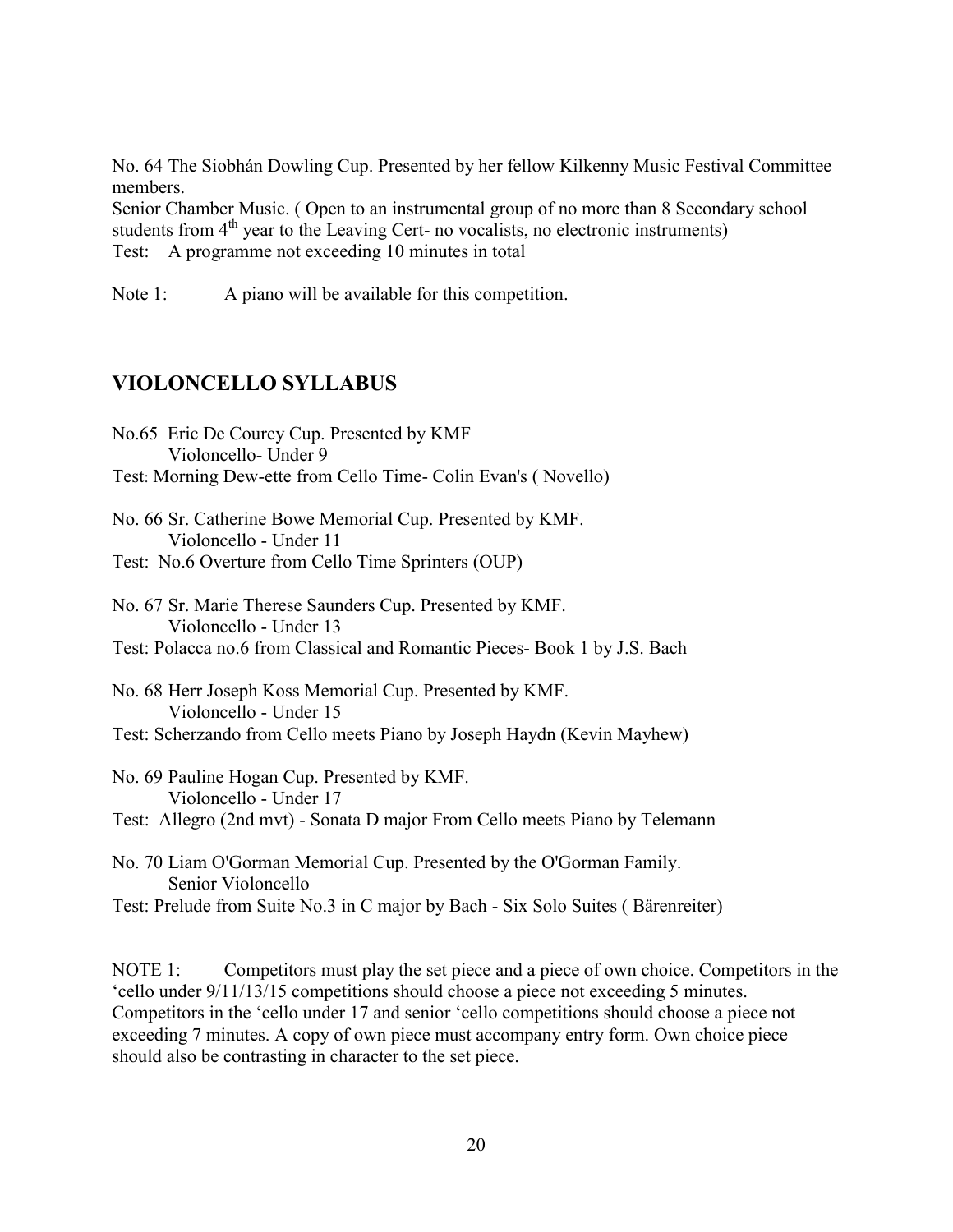### <span id="page-20-0"></span>**OPEN HARP SYLLABUS**

- No. 71 Sr. Michael Molloy Memorial Cup. Presented by KMF Junior Open Harp. Candidates must still be attending Primary School.
- Test: A piece of own choice not to exceed 5 minutes playing time.
- No. 72 Eithne Dunne-Heffernan Cup. Presented by Eithne Dunne-Heffernan. Senior Open Harp. Candidates must still be attending Secondary School.
- Test: A piece of own choice not to exceed 5 minutes playing time.

# <span id="page-20-1"></span>**FLUTE SYLLABUS**

No. 73 Gold Medal Flute Under 11 Test: Morning by Grieg from Winners Galore for Flute.

No. 74 Neil Dowling Memorial Cup. Presented by friends. Flute - Under 13 Test: Mamma Mia by Andersson/Ulveas from Winner Scores All for Flute.

No. 75 Anna Morrissey Memorial Cup. Presented by friends. Flute - Under 15 Test: Morceau de Concours by Faure.

No. 76 Bobby Kerr Memorial Cup. Presented by KMF. Flute - Under 17 Test: Sonata no.10 by Rabboni.

No. 77 First Active Cup. Presented by First Active. Senior Flute Test: Cantilena by Poulenc, 2nd movement from Sonata for Flute.

Note: Competitors must play set piece and piece of own choice. Piece of own choice must not exceed 5 minutes.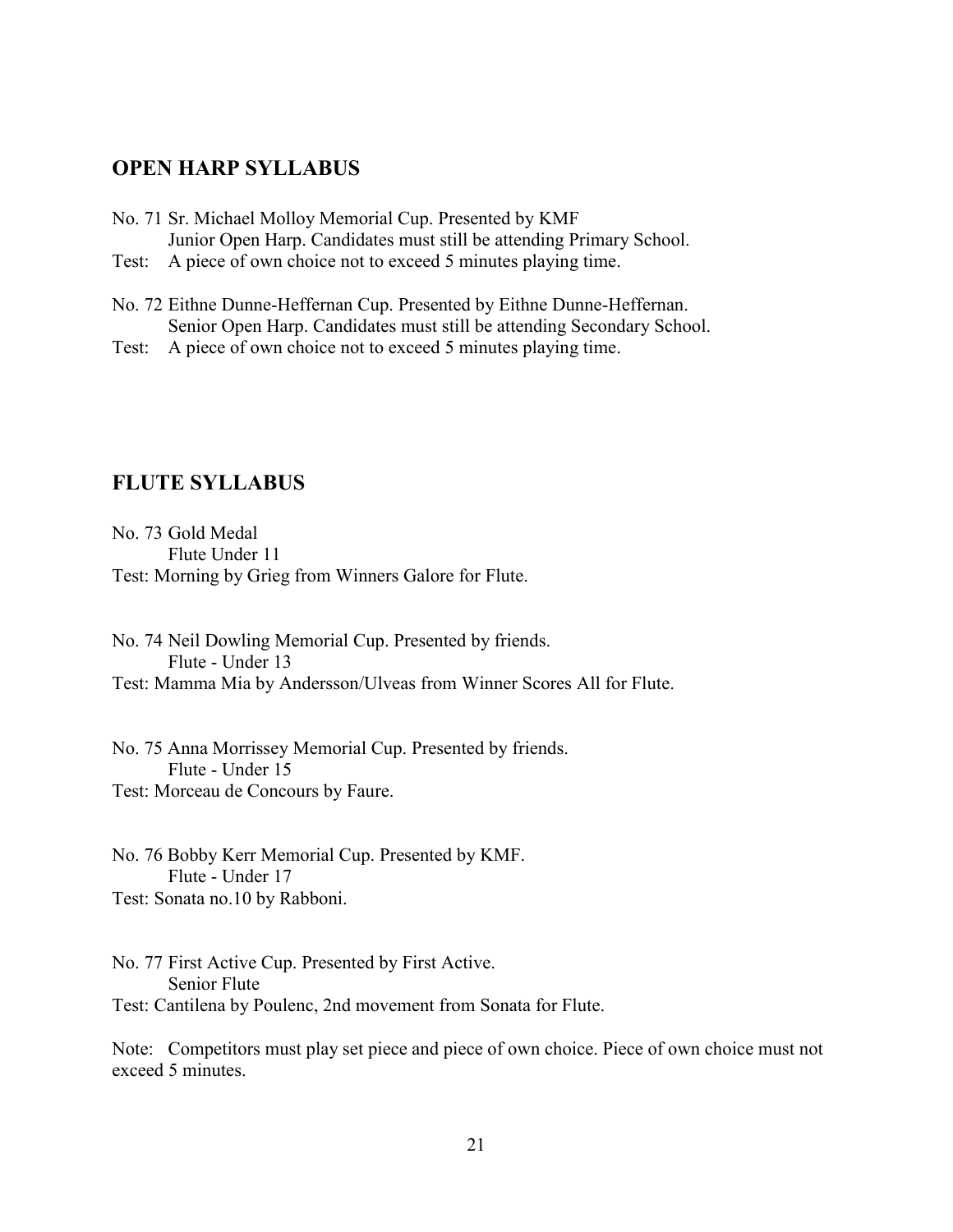# <span id="page-21-0"></span>**WIND RECITAL SYLLABUS**

#### JUNIOR WIND RECITAL

No.78 The Larry Daly Memorial Cup. Presented by his Family. Junior Wind Recital. Open to Flute, Clarinet, Recorder, Saxophone and Oboe. Competitors must be from 12 years of age and up to  $3<sup>rd</sup>$  year at Secondary school.

Test: A programme of short pieces of own choice, not to exceed 12 minutes playing time.

#### SENIOR WIND RECITAL

No. 79 The Molly Colohan Cup. Presented by KMF. Senior Wind Recital. Open to Flute, Clarinet, Recorder, Saxophone and Oboe. Competitors must be from  $4<sup>th</sup>$  year and up to  $6<sup>th</sup>$  year at Secondary school

Test: A programme of short pieces of own choice, not to exceed 15 minutes playing time.

### <span id="page-21-1"></span>**RECORDER ENSEMBLE SYLLABUS**

No. 80 Sr. Catherine Cody Memorial Cup. Presented by KMF. Primary School Junior Recorder Ensemble 2<sup>nd</sup> to 4<sup>th</sup> Class Test: A short programme, not exceeding 5 minutes, with or without an accompanist.

No. 81 Sr. Finbarr Ryan Memorial Cup. Presented by KMF. Primary School Senior Recorder Ensemble  $5<sup>th</sup>$  to  $6<sup>th</sup>$  Class Test: A short programme, not exceeding 5 minutes, with or without an accompanist.

No.82 The Lucy Lewis Memorial Cup. Secondary School Recorder Ensemble 1<sup>st</sup> to 3<sup>rd</sup> Year Test: A short programme, not exceeding 5 minutes, with or without an accompanist.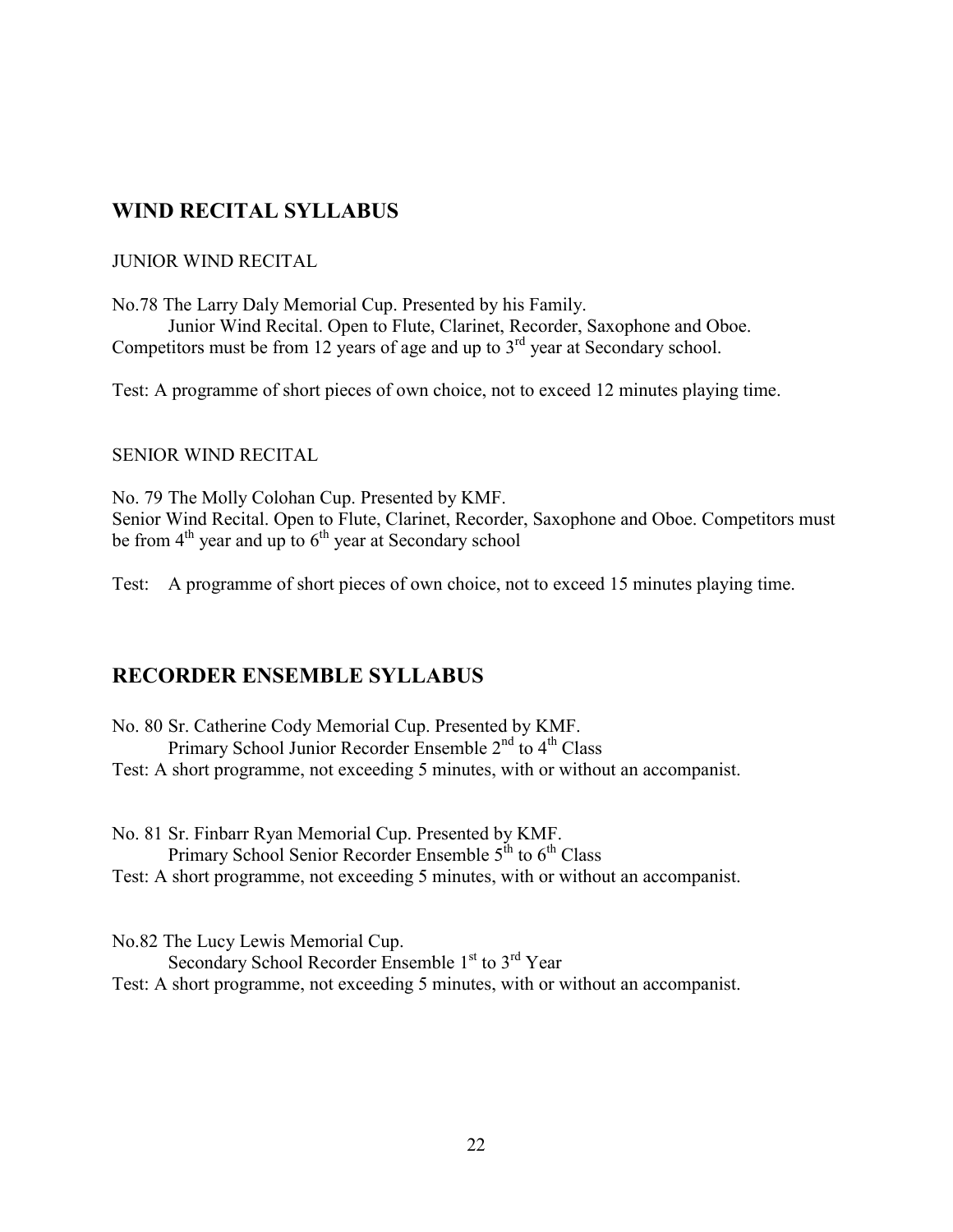### <span id="page-22-0"></span>**CLARINET SYLLABUS**

No. 83 Sr. Carmel Claxton Memorial Cup. Presented by KMF. Clarinet - Under 11 Test: One step at a time from Fun club clarinet. (Kevin Mayhew) German dance (Page 19) from Learn as you play clarinet (B&H)

No. 84 Sr. Xavier Gannon Memorial Cup. Presented by KMF. Clarinet - Under 13 Test: Shepherd's Hey from First book of clarinet solos. (Faber) Bygone blues from blue clarinet (UE)

No.85 Eddie O'Carroll Memorial Cup. Presented by his family. Clarinet - Under 15 Test: Troika from Amazing solos (B & H) You'd be surprised from What else can I play (Faber)

No.86 The Greg Flannery Memorial Cup. Presented by his wife, Mary Flannery. Clarinet- Under 17 Test: Showstopper from Microjazz Clarinet collection book 1 (B&H) Sonata no 1. 2nd movement by Lefevre (OUP)

No. 87 The Donal McDonald Trophy. Presented by the McDonald Family. Senior Clarinet Test: Three Intermezzi by Stanford. 1st movement. Opus 13 (Chester)

Note: Candidates must play two set pieces.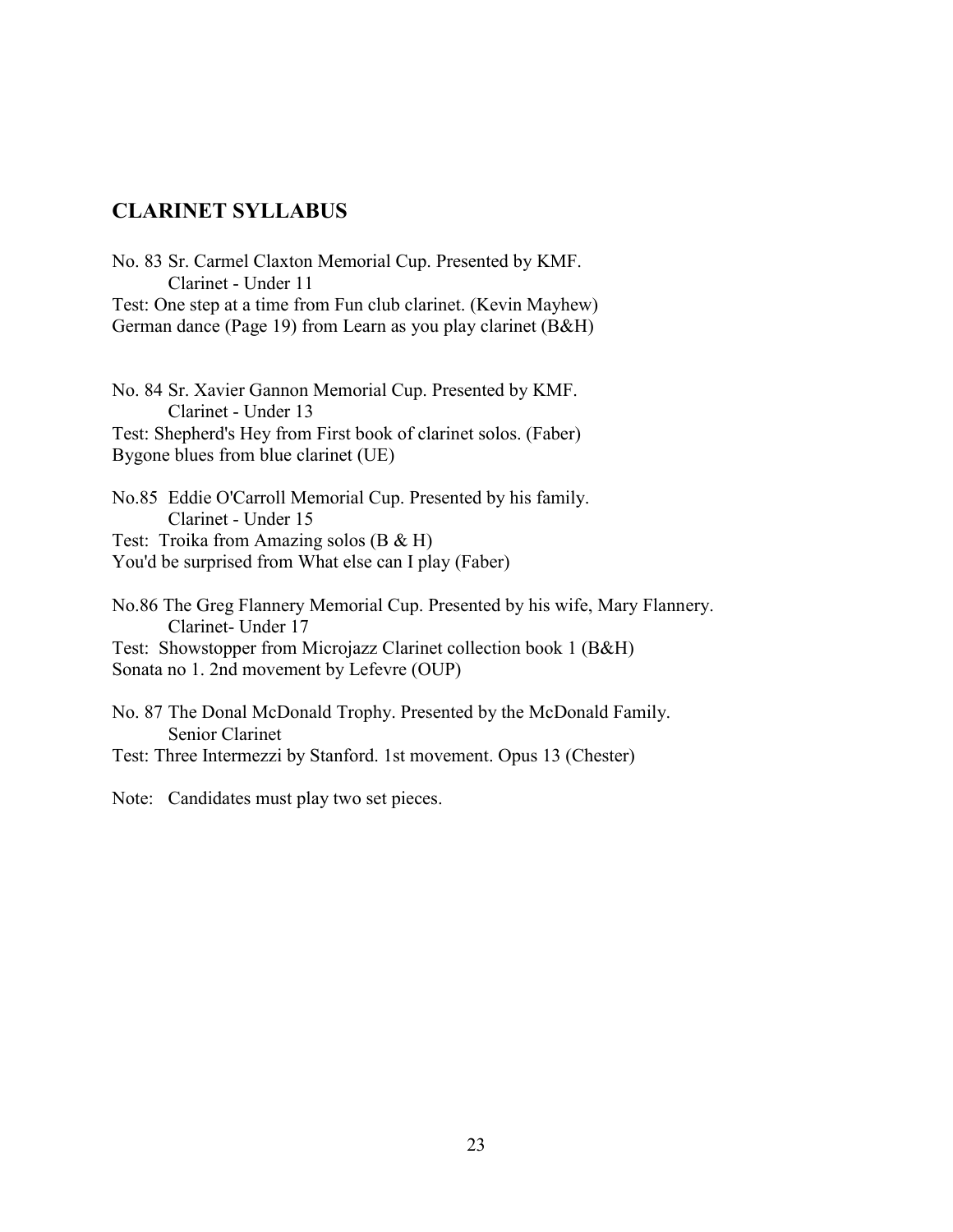### <span id="page-23-0"></span>**BRASS SYLLABUS**

| No. 88 The Tom Dullard Perpetual Cup. Presented by his family.                                                                                                                                                                                                                                                                                                |
|---------------------------------------------------------------------------------------------------------------------------------------------------------------------------------------------------------------------------------------------------------------------------------------------------------------------------------------------------------------|
| Primary Schools Open Brass                                                                                                                                                                                                                                                                                                                                    |
| Test: A piece of own choice not exceed 2 minutes playing time                                                                                                                                                                                                                                                                                                 |
| No. 89 AIB Cup.                                                                                                                                                                                                                                                                                                                                               |
| Junior Open Brass - Under 15 years                                                                                                                                                                                                                                                                                                                            |
| Test: A piece of own choice not to exceed 3 minutes playing time.                                                                                                                                                                                                                                                                                             |
| No. 90 Kilkenny Music Festival Cup.                                                                                                                                                                                                                                                                                                                           |
| $\alpha$ ; $\alpha$ , $\alpha$ , $\alpha$ , $\alpha$ , $\alpha$ , $\alpha$ , $\alpha$ , $\alpha$ , $\alpha$ , $\alpha$ , $\alpha$ , $\alpha$ , $\alpha$ , $\alpha$ , $\alpha$ , $\alpha$ , $\alpha$ , $\alpha$ , $\alpha$ , $\alpha$ , $\alpha$ , $\alpha$ , $\alpha$ , $\alpha$ , $\alpha$ , $\alpha$ , $\alpha$ , $\alpha$ , $\alpha$ , $\alpha$ , $\alpha$ |

Senior Open Brass - Over 15 and still attending Secondary School. Test: A piece of own choice not to exceed 5 minutes playing time.

### <span id="page-23-1"></span>**SAXOPHONE SYLLABUS**

No. 91 The Pat Shortis Perpetual Cup. Presented by his Family. Primary Schools Open Saxophone Test: Latin from Microjazz alto saxophone collection (B&H). America from making the grade for saxophone (Chester)

No. 92 The Tom Manning Cup. Junior Open Saxophone - Under 15 Test: Pot Luck from 36 more modern solos for solo saxophone by James Rae (UE) Le petit negre from Debussy saxophone album. (UE)

No. 93 Ellen Ritter Memorial Cup. Presented by the O'Keeffe family.

Senior Open Saxophone - Over 15 and still attending Secondary School.

Test: Climbing the walls from 36 more modern solos for solo saxophone by James Rae (UE) Danse bohemienne from Debussy saxophone album. (UE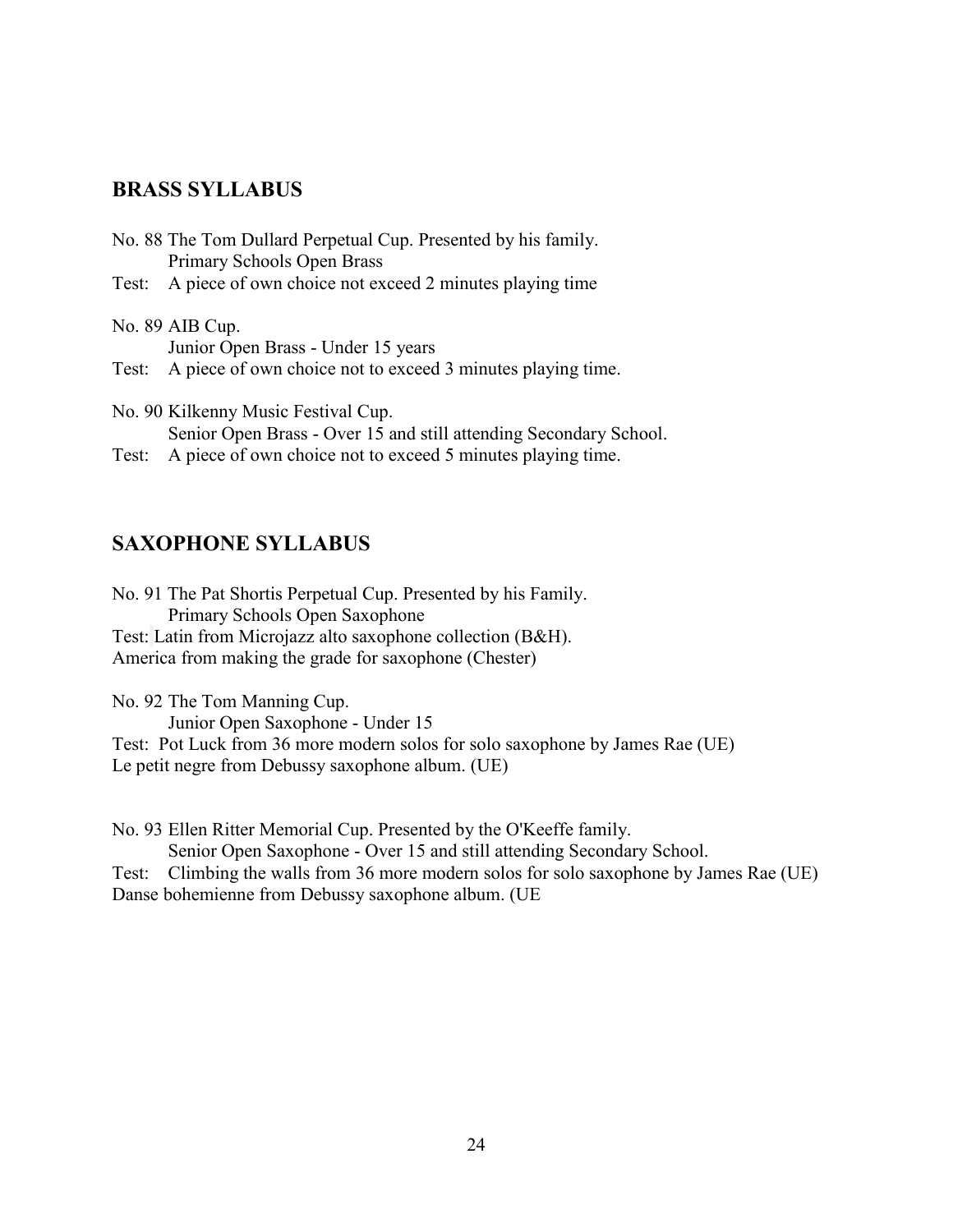# **ENTRY FORM**

<span id="page-24-0"></span>

| (Photocopy as required)<br>Competition No. Competition Name                                                                                                                                                                    |
|--------------------------------------------------------------------------------------------------------------------------------------------------------------------------------------------------------------------------------|
| (Separate entry form required for each competition, please use block capitals)                                                                                                                                                 |
| Competitors Names                                                                                                                                                                                                              |
| Address                                                                                                                                                                                                                        |
|                                                                                                                                                                                                                                |
|                                                                                                                                                                                                                                |
|                                                                                                                                                                                                                                |
| Address and the contract of the contract of the contract of the contract of the contract of the contract of the contract of the contract of the contract of the contract of the contract of the contract of the contract of th |
| Email Contact Number                                                                                                                                                                                                           |
| Title of Choice Pieces (including duration)<br><u>Letter and the contract of Choice Pieces</u> (including duration)                                                                                                            |
| Original music must be provided for Adjudicator on day of Competition                                                                                                                                                          |
| I agree to abide by the conditions as published in the Syllabus and I enclose the fee of<br>as<br>specified.                                                                                                                   |
| I also give my permission for photographs to be taken of my child/children and allow the<br>Festival to use the photographs for promotional purposes in print and online, signed                                               |
| Should I win a trophy, shield or cup at this year's festival I agree to return it in good condition to                                                                                                                         |
| In keeping with GDPR guidelines, I agree for the festival committee to hold my contact details<br>securely and to use them for festival related communications                                                                 |

Return entry to Rathclough, Waterford Road, Kilkenny